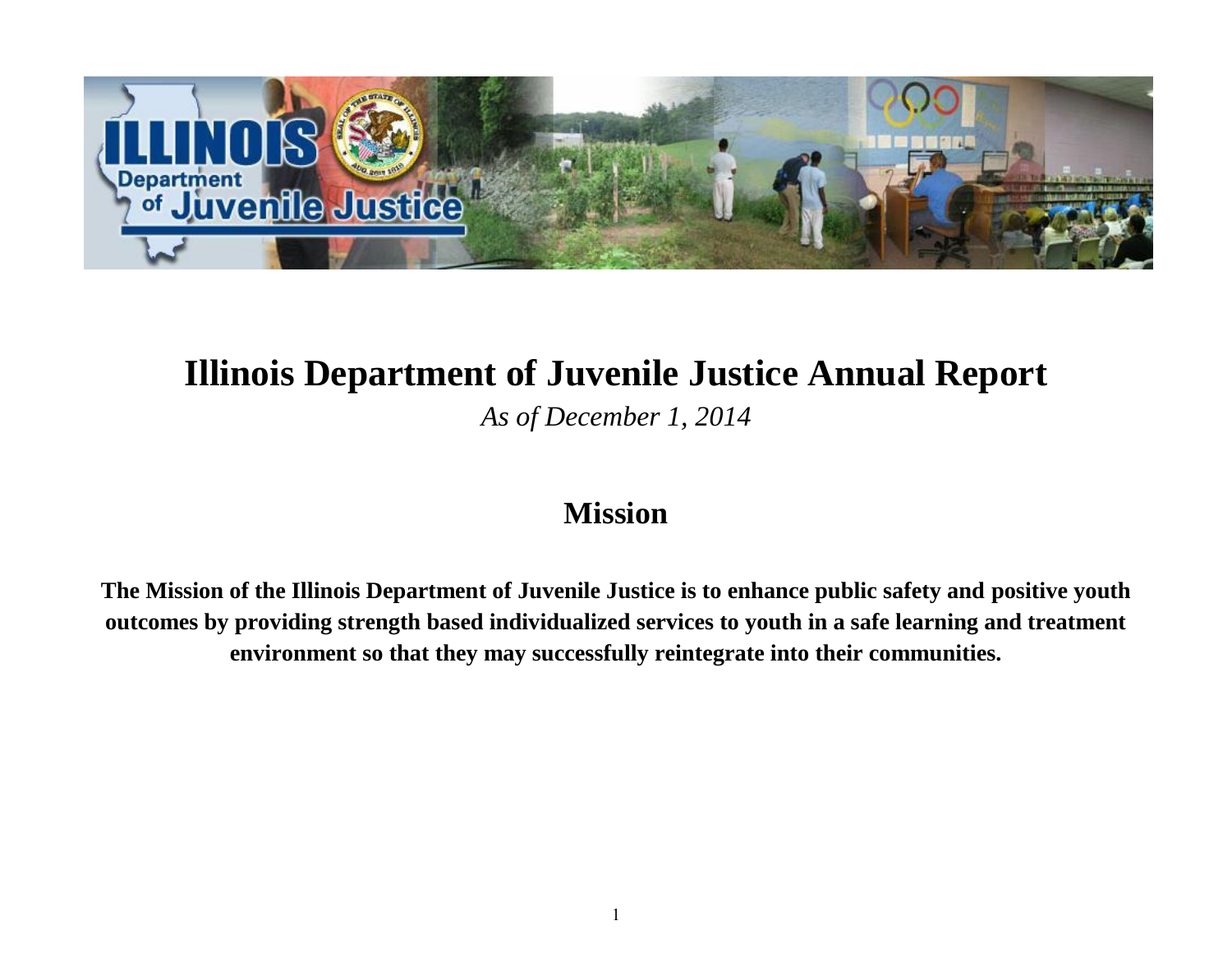# **Table of Contents**

|                                                                                                                                                                                                                                                        | $\overline{3}$ |
|--------------------------------------------------------------------------------------------------------------------------------------------------------------------------------------------------------------------------------------------------------|----------------|
|                                                                                                                                                                                                                                                        | 5              |
|                                                                                                                                                                                                                                                        | 8              |
|                                                                                                                                                                                                                                                        | 9              |
|                                                                                                                                                                                                                                                        | 10             |
| Moving Forward - Working Toward Growth and Becoming an Independent Agency                                                                                                                                                                              | 12             |
|                                                                                                                                                                                                                                                        | 13             |
|                                                                                                                                                                                                                                                        | 19             |
|                                                                                                                                                                                                                                                        | 28             |
| Facility overview: IYC-Chicago<br>$\blacksquare$<br>Facility overview: IYC-Harrisburg<br>Facility overview: IYC-Kewanee<br>Facility overview: IYC-Pere Marquette<br>Facility overview: IYC-St. Charles<br>٠<br>Facility overview: IYC-Warrenville<br>٠ | 29             |
|                                                                                                                                                                                                                                                        |                |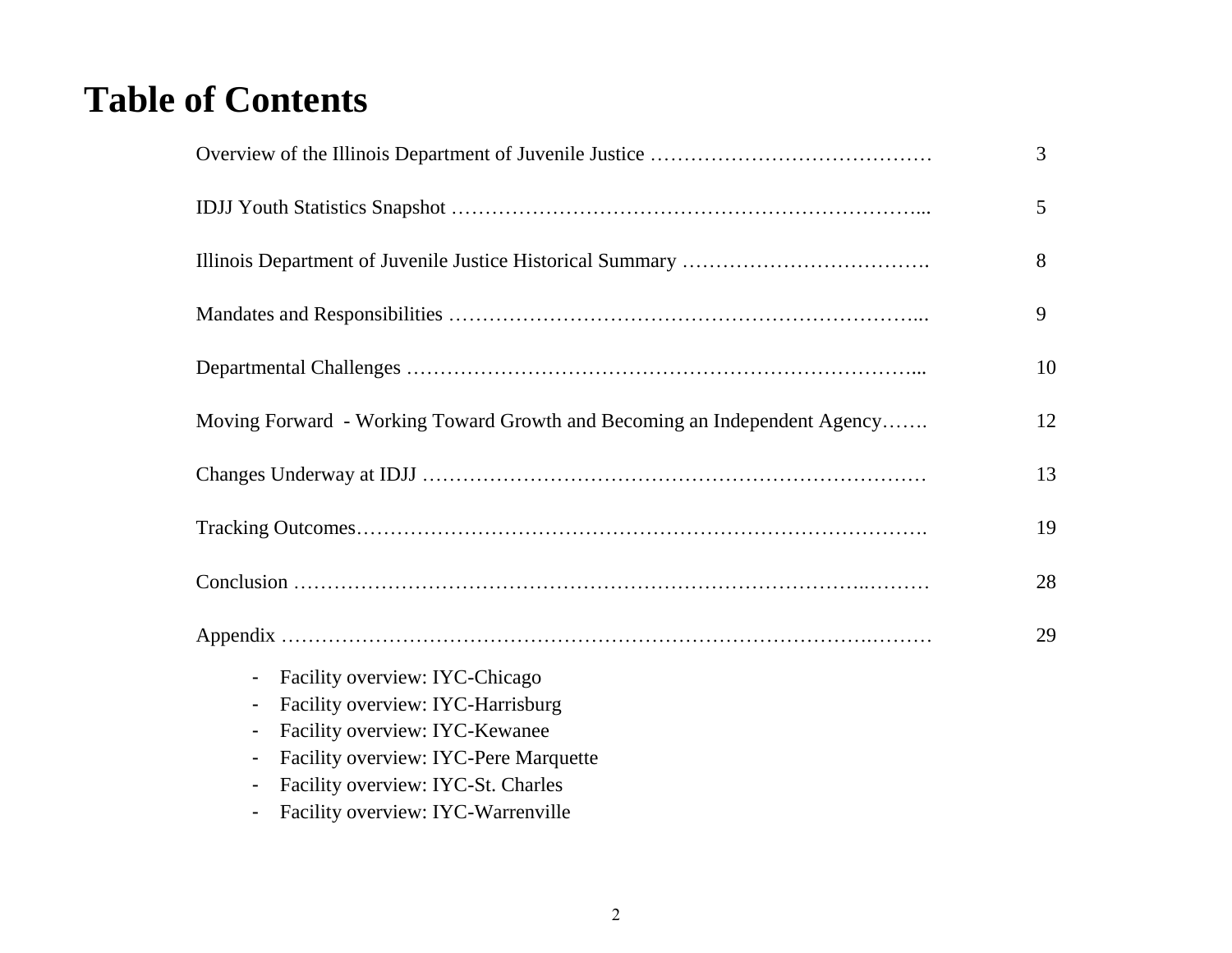# **Overview of the Illinois Department of Juvenile Justice**

The Illinois Department of Juvenile Justice (IDJJ) is a stand-alone state agency, with administrative offices in [Springfield](http://en.wikipedia.org/wiki/Springfield,_Illinois) and Chicago. In its role as the state juvenile corrections agency, IDJJ's mission is to enhance public safety and promote positive youth outcomes by providing strength-based individualized services to youth in a safe learning and treatment environment, so that they may successfully reintegrate into their communities. Formerly part of the Illinois Department of Corrections (DOC), IDJJ was created by statute in 2006 as an independent agency charged with providing individualized services to youth in contact with the law – recognizing that they have different needs than adults – to help them return successfully to their communities. In the last full fiscal year (FY 2014), IDJJ held, on average each day, 850 youth in six secure facilities. IDJJ was also responsible for approximately 1,300 youth on parole/Aftercare in Illinois' communities. Currently ninety-four percent of youth committed to IDJJ are male; six percent are female.

#### **Ages served:**

IDJJ serves and houses individuals committed to state custody through juvenile court delinquency proceedings. A small subset of individuals under the age of 17, who are tried and convicted as adults in criminal court, and who are also under age 17 when sentenced to DOC can be housed at IDJJ until they turn 21 years of age. Youth can be committed to IDJJ if, at the time of their offense, they were at least 13 years of age but not older than 18. Youth are committed to IDJJ for an indeterminate sentence until the age of 21. In FY 2014, the average age of a youth residing in an IDJJ facility was 17 years old, and the average age of a youth under IDJJ Aftercare supervision in his or her community was 18 years old.

#### **Reasons for admittance:**

If a juvenile is adjudicated delinquent by a judge in one of Illinois' circuit courts, they can be placed on probation or committed to IDJJ. Juveniles committed to IDJJ have been adjudicated delinquent of a wide range of committing offenses, including misdemeanors and felonies ranging from property and drug offenses to violent crimes. In addition, as described above, some youth convicted in adult court can also be housed in IDJJ facilities until their ultimate transfer to the DOC. During FY 2014, roughly one-third (32%) of youth committed to IDJJ were adjudicated delinquent of a Class 2 felony, which includes offenses such as robbery, burglary, and arson.

#### **Average length of stay:**

Youth committed to IDJJ in calendar year 2013 spent, on average, nine months in facilities.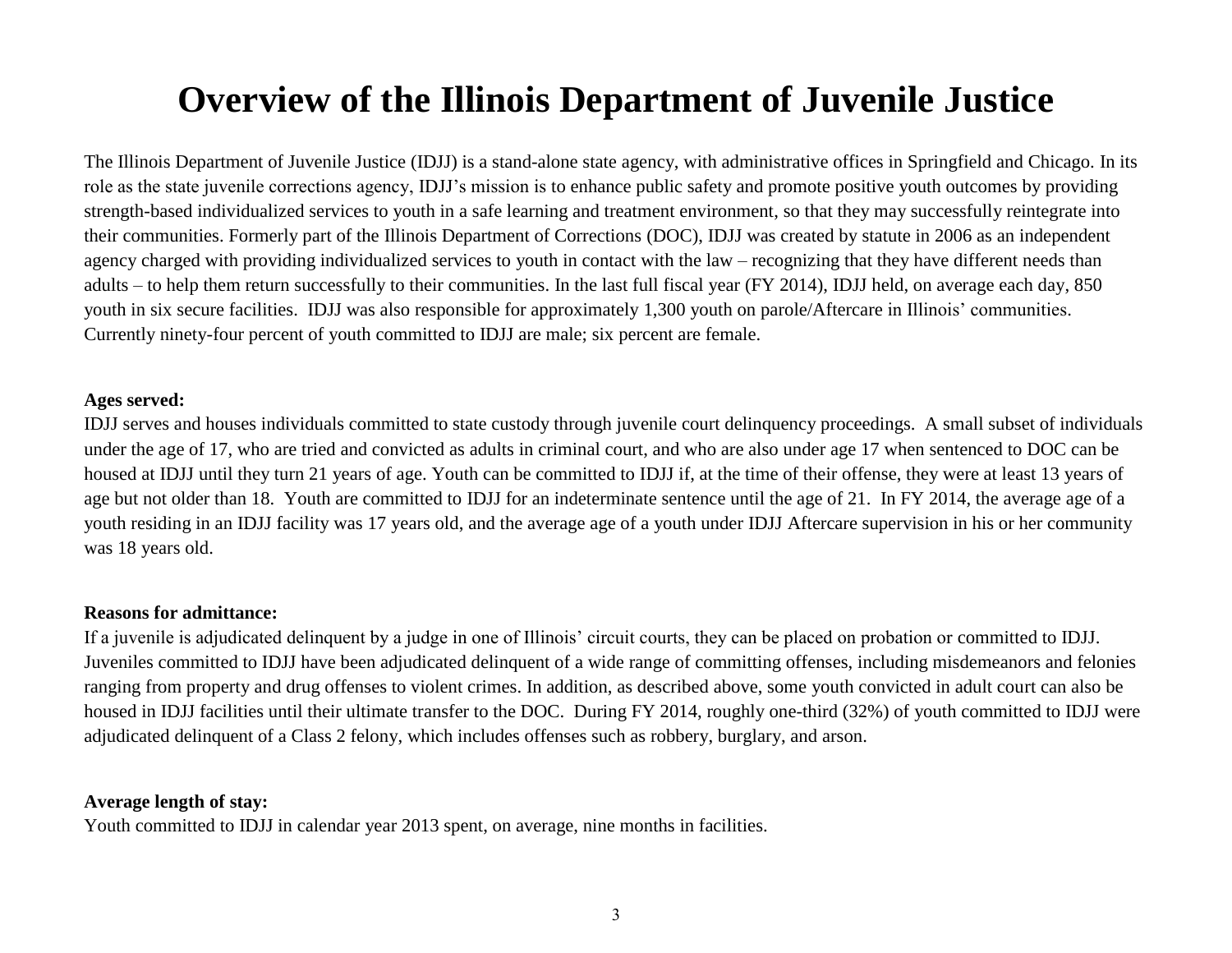# **Overview of the Illinois Department of Juvenile Justice, cont.**

#### **Services provided:**

IDJJ assesses each youth's individual needs during the intake process to determine needed services. All youth are provided basic medical care, education, food, and housing. IDJJ also provides mental health and substance abuse services based on the individual treatment needs of the youth. Other recreational and volunteer programs also exist and vary by facility.

#### **Illinois Youth Center (IYC) facilities statewide:**

- 
- IYC-Kewanee IYC-Harrisburg IYC-St Charles
- IYC-Warrenville IYC-Pere Marquette IYC-Chicago
	-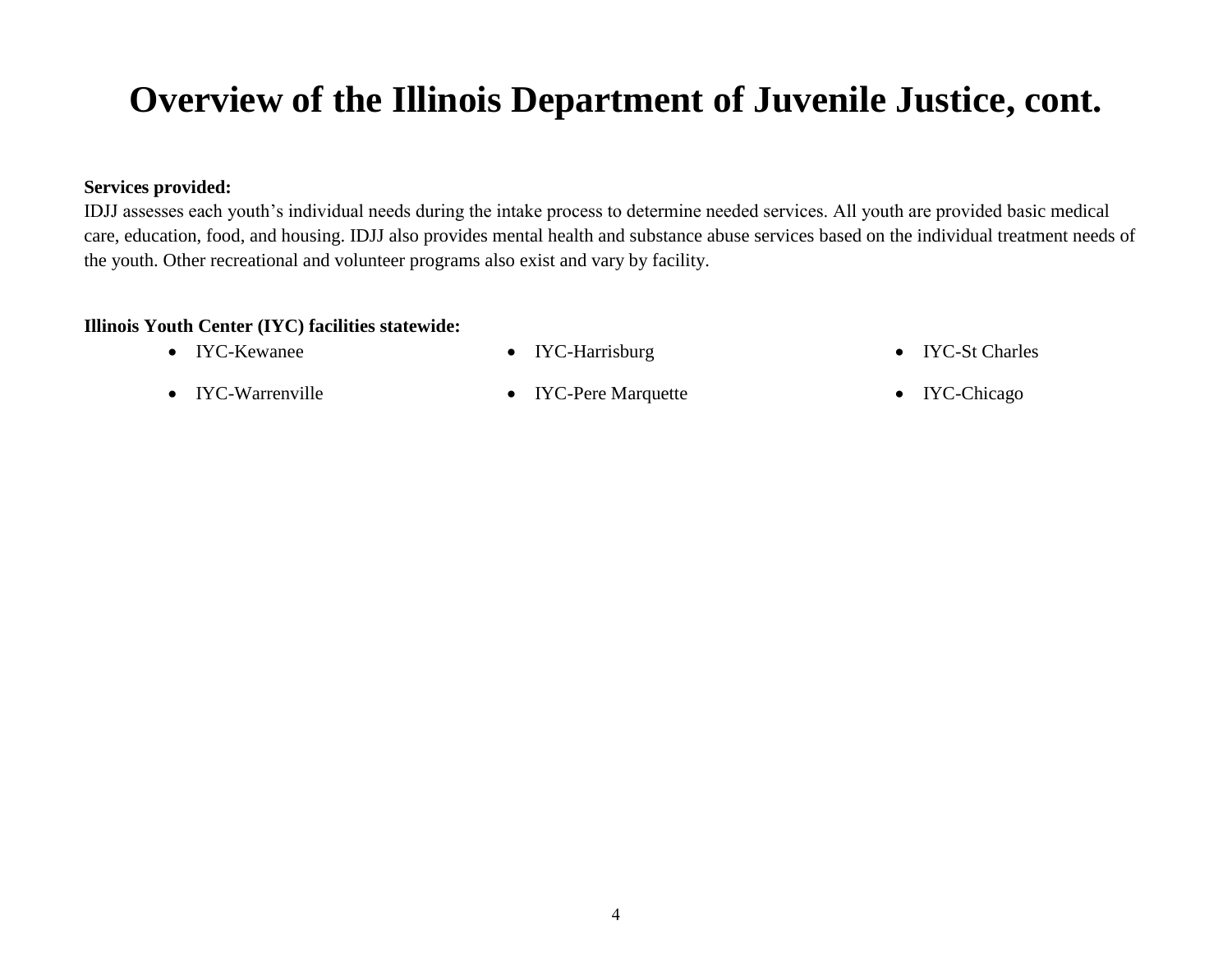# **IDJJ Youth Statistics Snapshot**

#### *As of 08/31/14*

|                           | <b>In-Facility</b> |               | Parole/Aftercare |               |
|---------------------------|--------------------|---------------|------------------|---------------|
|                           | <b>Number</b>      | $\frac{0}{0}$ | <b>Number</b>    | $\frac{0}{0}$ |
| <b>Total Population</b>   | 726                |               | 1,259            |               |
| <b>IYC</b> Chicago        | $\overline{74}$    | 10%           |                  |               |
| <b>IYC</b> Harrisburg     | 170                | 23%           |                  |               |
| <b>IYC</b> Kewanee        | 186                | 26%           |                  |               |
| <b>IYC Pere Marquette</b> | 38                 | 5%            |                  |               |
| <b>IYC St. Charles</b>    | 226                | 31%           |                  |               |
| <b>IYC</b> Warrenville    | $\overline{32}$    | 4%            |                  |               |
| <b>Sex</b>                |                    |               |                  |               |
| Male                      | 694                | 94%           | 1147             | 91%           |
| Female                    | 32                 | 6%            | 112              | 9%            |
| <b>Age</b>                |                    |               |                  |               |
| Average Age               | 17.2               |               | 18.1             |               |
| 16 Yrs. & Under           | 235                | 32%           | 162              | 13%           |
| 17 to 20 Yrs              | 491                | 68%           | 1064             | 85%           |
| 20.5 Yrs. & Over          | $\overline{0}$     | 0%            | 16               | 1%            |
| <b>Race/Ethnicity</b>     |                    |               |                  |               |
| White                     | 169                | 23%           | 332              | 26%           |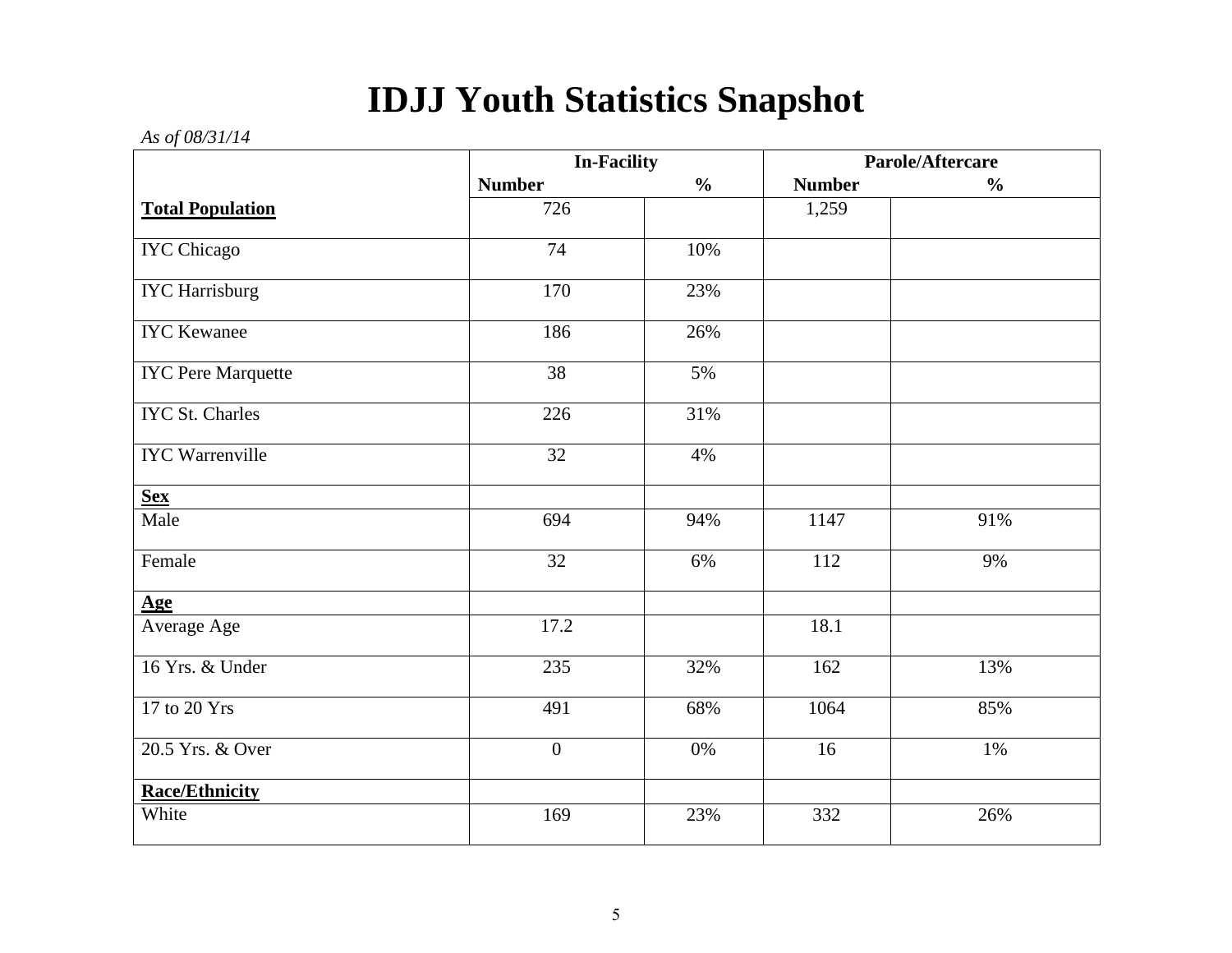| <b>Black</b>                      | 474                  | 65%   | 779             | 62%   |
|-----------------------------------|----------------------|-------|-----------------|-------|
| Hispanic                          | 81                   | 11%   | 142             | 11%   |
| American Indian                   | $\overline{2}$       | $0\%$ | $\mathbf{0}$    | 0%    |
| Asian                             | $\overline{0}$       | $0\%$ | $\overline{4}$  | $0\%$ |
| Unknown/Other                     | $\overline{0}$       | $0\%$ | $\overline{2}$  | $0\%$ |
| <b>Committing Counties</b>        |                      |       |                 |       |
| Cook                              | 306                  | 42%   | 387             | 31%   |
| <b>Collar Counties</b>            | $\overline{38}$      | 5%    | 97              | 8%    |
| Metro-East                        | 34                   | 5%    | 37              | 3%    |
| Central                           | 185                  | 25%   | 366             | 29%   |
| Southern                          | 60                   | 8%    | 74              | 6%    |
| Northern                          | 101                  | 14%   | 246             | 20%   |
| Other                             | $\overline{2}$       | $0\%$ | 52              | 4%    |
|                                   | <b>Jurisdiction</b>  |       |                 |       |
| <b>Juvenile Court Commitments</b> | 676                  | 94%   | 1180            | 98%   |
| <b>Criminal Court Sentences</b>   | $\overline{41}$      | 6%    | $\overline{20}$ | 2%    |
|                                   | <b>Offense Class</b> |       |                 |       |
| Murder                            | $\overline{8}$       | 1%    | $\overline{3}$  | $0\%$ |
| Class X                           | 74                   | 10%   | 54              | 4%    |
| Class 1                           | 178                  | 25%   | 315             | 25%   |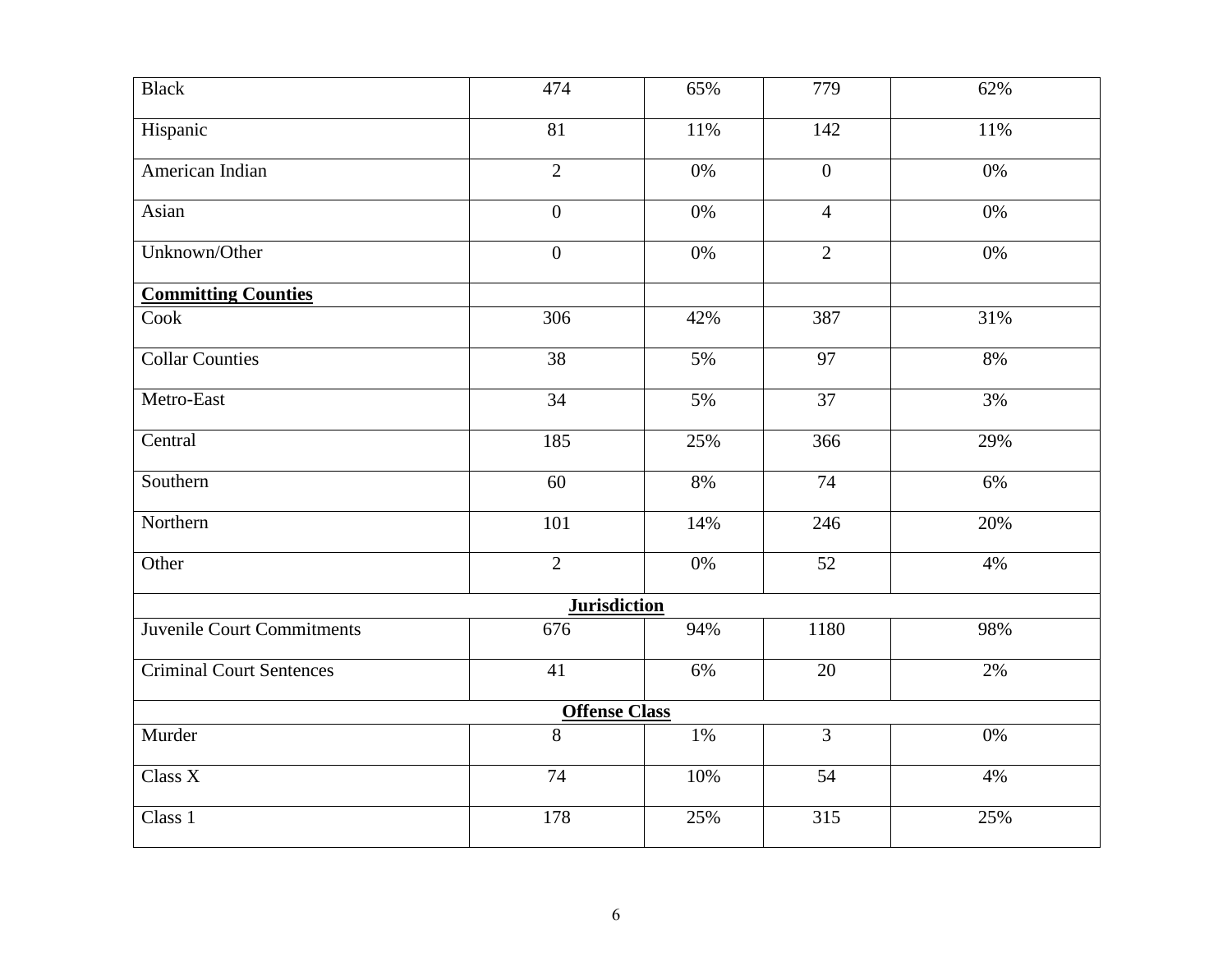| Class 2                            | 235            | 32% | 424            | 34% |
|------------------------------------|----------------|-----|----------------|-----|
| Class 3                            | 123            | 17% | 239            | 19% |
| Class 4                            | 90             | 12% | 139            | 11% |
| Class A                            | 18             | 2%  | 27             | 2%  |
| Class B                            | $\overline{0}$ | 0%  | $\overline{0}$ | 0%  |
| Class C                            | $\overline{0}$ | 0%  | $\overline{0}$ | 0%  |
| Unknown                            | $\overline{0}$ | 0%  | 49             | 4%  |
| <b>Education</b>                   |                |     |                |     |
| <b>Students Enrolled in School</b> | 557            |     |                |     |
| <b>Students Enrolled in Online</b> | 442            |     |                |     |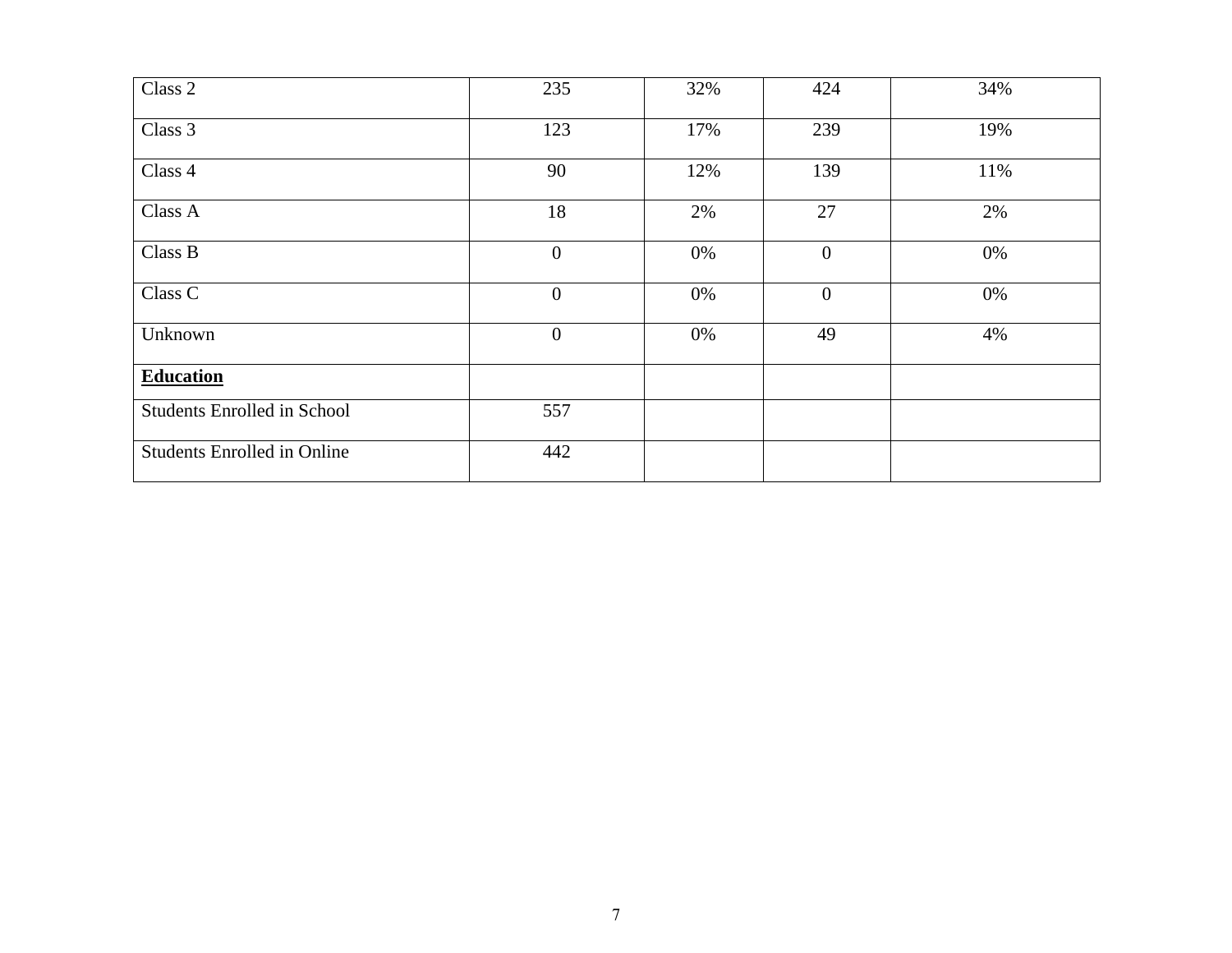# **Illinois Department of Juvenile Justice Historical Summary**

In 2005, supporters throughout Illinois worked to separate the Juvenile Division of the Illinois Department of Corrections (DOC) into its own state agency to focus on the needs of youth. Efforts were made to highlight research that outlined adolescent brain development and the developmental differences needed between adults and youth. Advocates highlighted the successes of other states, like Missouri, that were experiencing better outcomes – including lower recidivism rates – by implementing policies that were informed by adolescent development philosophies.

Senate Bill 92 was passed by the Illinois General Assembly and signed into law by the Governor on November 17, 2005. Public Act 94-0696 became effective July 1, 2006 and created Illinois' first Department of Juvenile Justice (IDJJ).

This IDJJ enabling statute transferred certain rights, duties, powers, and functions from the Illinois Department of Corrections' Juvenile Division to IDJJ. The language specified the intent to "create the Department of Juvenile Justice in order to provide treatment and services through a comprehensive continuum of individualized educational, vocational, social, emotional, and basic life skills to enable youth to avoid delinquent futures and become productive, fulfilled citizens."

While the two agencies were legally separated in 2006, IDJJ was not equipped with sufficient resources to function independently of the adult-focused DOC. As a result, IDJJ continued to rely on DOC for various resources, including administrative shared fiscal services, training, and parole functions.

General Revenue Fund (GRF) appropriations for the Department:

| <b>FY15 GRF Appropriation</b> | \$118,220  |
|-------------------------------|------------|
| <b>FY14 GRF Appropriation</b> | \$116,888* |
| FY13 GRF Appropriation        | \$116,390  |
| <b>FY12 GRF Appropriation</b> | \$123,820  |
| FY11 GRF Appropriation        | \$124,420  |
| FY10 GRF Appropriation        | \$117,664  |
| FY09 GRF Appropriation        | \$129,007  |
| FY08 GRF Appropriation        | \$126,335  |
| FY07 GRF Appropriation        | \$116,647  |

*(GRF in thousands)*

*\*Does not include supplemental for bargaining unit increases.*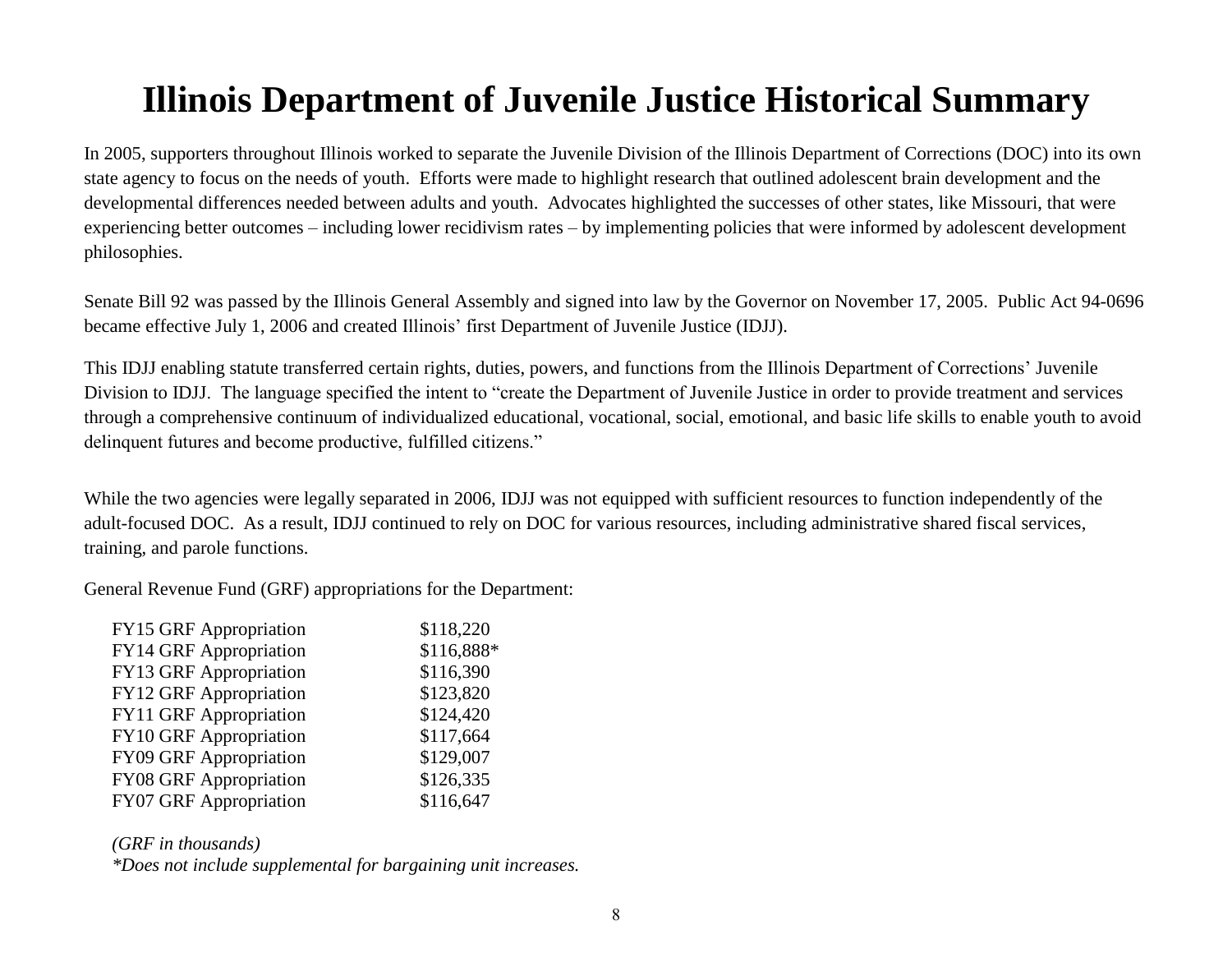# **Mandates and Responsibilities**

#### **State Statute Requires IDJJ to:**

- Accept juveniles committed to it by the courts of this State for care, custody, treatment, and rehabilitation.
- Maintain and administer all State juvenile correctional institutions, and to establish and maintain institutions to meet the needs of the youth committed to its care.
- Identify the need for and recommend the funding and implementation of an appropriate mix of programs and services within the juvenile justice continuum (i.e. educational, vocational, alcohol, drug abuse, and mental health services where appropriate). (730 ILCS 5/3-2.5-20)

#### **Federal Mandates – Youth Committed to IDJJ are Entitled to:**

- Special education and related services under the Individuals with Disabilities Education Act (IDEA) (34 C.F.R. pt. 300).
- Protections and supports under Section 504 of the Rehabilitation Act (34 C.F.R. pt. 104).
- Protections under the Americans with Disabilities Act (ADA) (28 C.F.R. pt. 35).

#### **Federal Prison Rape Elimination Act (PREA):**

- In June 2012, the U.S. Department of Justice (DOJ) published a final rule adopting national standards for the detection, prevention, reduction and punishment of prison rape, as directed by PREA.
- PREA standards mandate that, by 2017, each secure juvenile facility maintain sufficient security staffing ratios.
- During each one-year period starting on August 20, 2013, the agency shall ensure that at least one-third of each facility type operated by the agency, or by a private organization on behalf of the agency, is audited.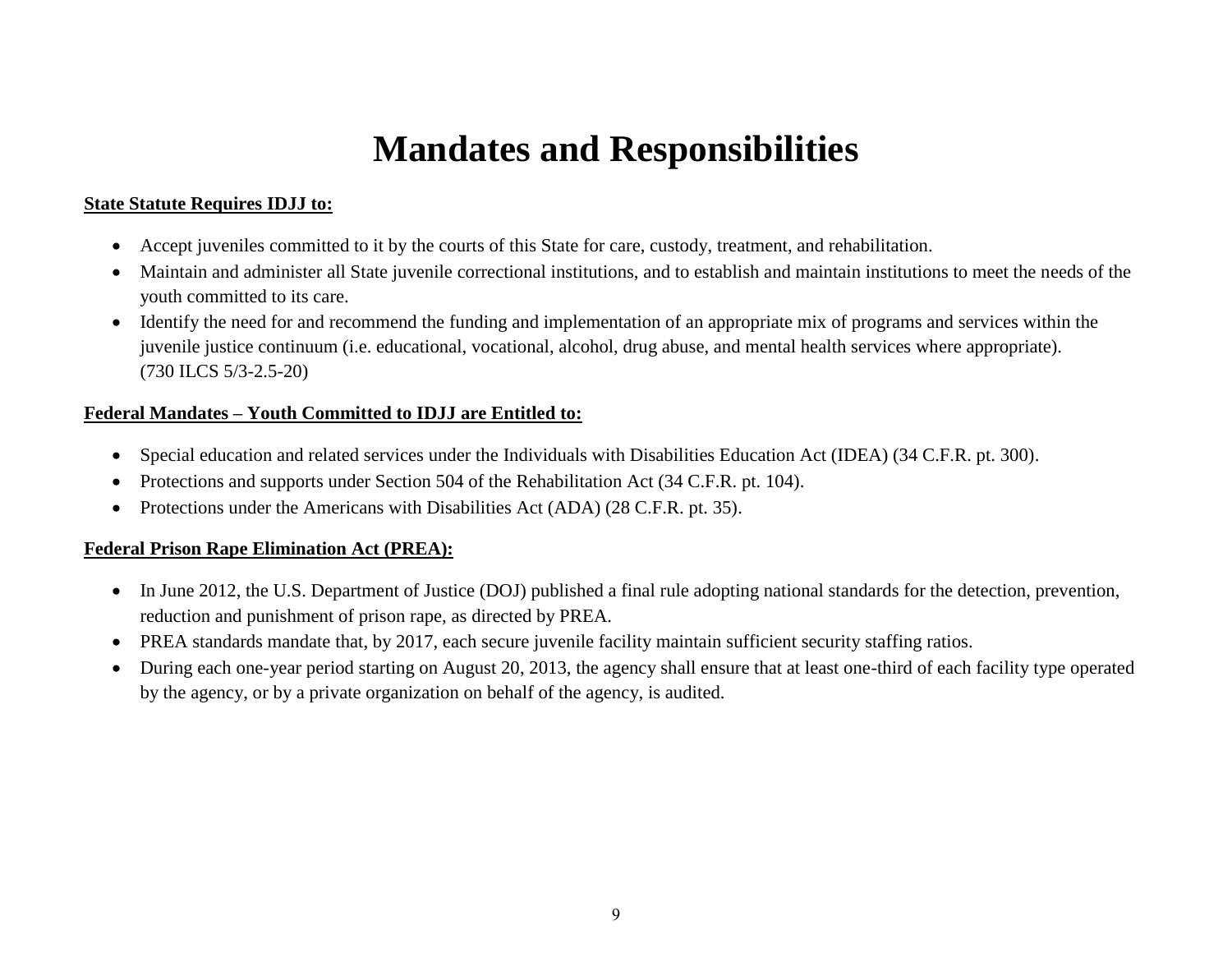# **Departmental Challenges**

While progress has been made, the Department has yet to realize all that was envisioned in its enacting legislation. IDJJ has recently begun to establish its independence from DOC, but it has not yet created the type of youth-centered rehabilitative environment that will successfully transition youth back to their communities. Resources and administrative improvements have been hampered by external pressures, including merger talks with the Illinois Department of Children and Family Services (DCFS) in 2010; facility closures in 2012 and 2013; costly litigation; and a federal review resulting from PREA findings.

As noted above, the agency's funding appropriation remained fairly consistent; however, the expectations about the provision of programs and services have continued to grow.

The Department's major areas of focus have included the following:

- In 2009, IDJJ began a partnership with the MacArthur Foundation's Models for Change to provide a comprehensive evaluation of the Department's behavioral health policies, practices, and programming. The assessment helped IDJJ identify tangible improvement goals such as: building a model treatment program that develops youth competencies through the use of evidence-based practices; creating a youth-centered environment; implementing a case management system with screening, assessment and individualized case plans for all youth entering IDJJ; creating a model reentry system for youth leaving IDJJ facilities; and enhancing data analysis and evaluation.
- In 2010, a leadership transition signaled the administration's interest in merging IDJJ with the Department of Children and Family Services. Statewide workgroups were created to facilitate planning and determine how best to implement the Department's statutory mandates in this new organizational context. After considerable time and energy, the decision was made for IDJJ to continue as a standalone state agency.
- In 2011, IDJJ began the process of closing two of its eight secure care facilities. The closure discussion was fueled by an assessment that declining numbers of youth admitted to the Department and bed capacity mandated a better use of state resources. The work consumed much of the statewide debate around juvenile justice, brought extended arbitration and litigation involving IDJJ's primary employee union, and eventually resulted in the closings of the Illinois Youth Centers in Murphysboro and Joliet in early 2013.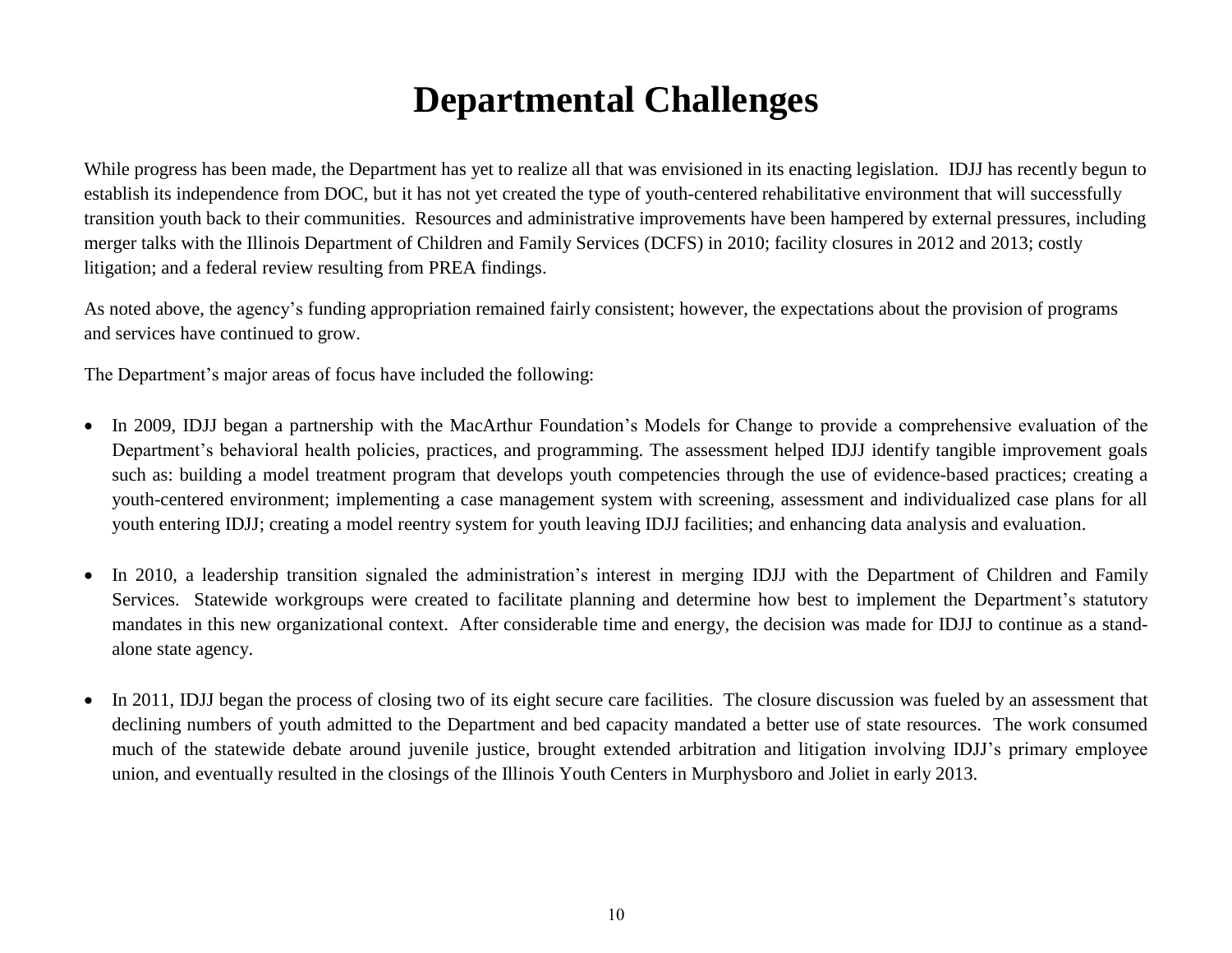# **Departmental Challenges, cont.**

- In 2012, the American Civil Liberties Union (ACLU), representing all youth residing in IDJJ youth centers, filed a class action lawsuit (*RJ v Jones*) against the Department seeking improvement in three broad areas: education, mental health services and general health and safety conditions. To conserve public resources, the Department worked with the ACLU to negotiate a consent decree. Under the supervision of the federal court and experts, the Department is now working to implement the requirements of a remedial plan and supplemental order.
- In 2013, a lawsuit filed (*MH v Monreal*) against the Prisoner Review Board, later joining IDJJ's Director as a defendant, complained of inadequate legal representation for youth during the parole revocation hearing process. A court-approved consent decree was entered and is expected to be implemented in 2015. The goal of the consent decree is to secure due process by providing legal counsel for youth who are subject to a parole revocation hearing.
- In June 2013, the U.S. Department of Justice Bureau of Justice Statistics ("BJS report") released a report entitled: *Sexual Victimization in Juvenile Facilities Reported by Youth, 2012,* which concluded that Illinois was among four states with an overall rate of reported sexual abuse exceeding 15%. The BJS findings reinforced agency concerns and accelerated the pace of reform already underway.

Watchdog organizations, like the John Howard Association, echo these myriad issues, and serve as a constant reminder of the progress yet to be achieved.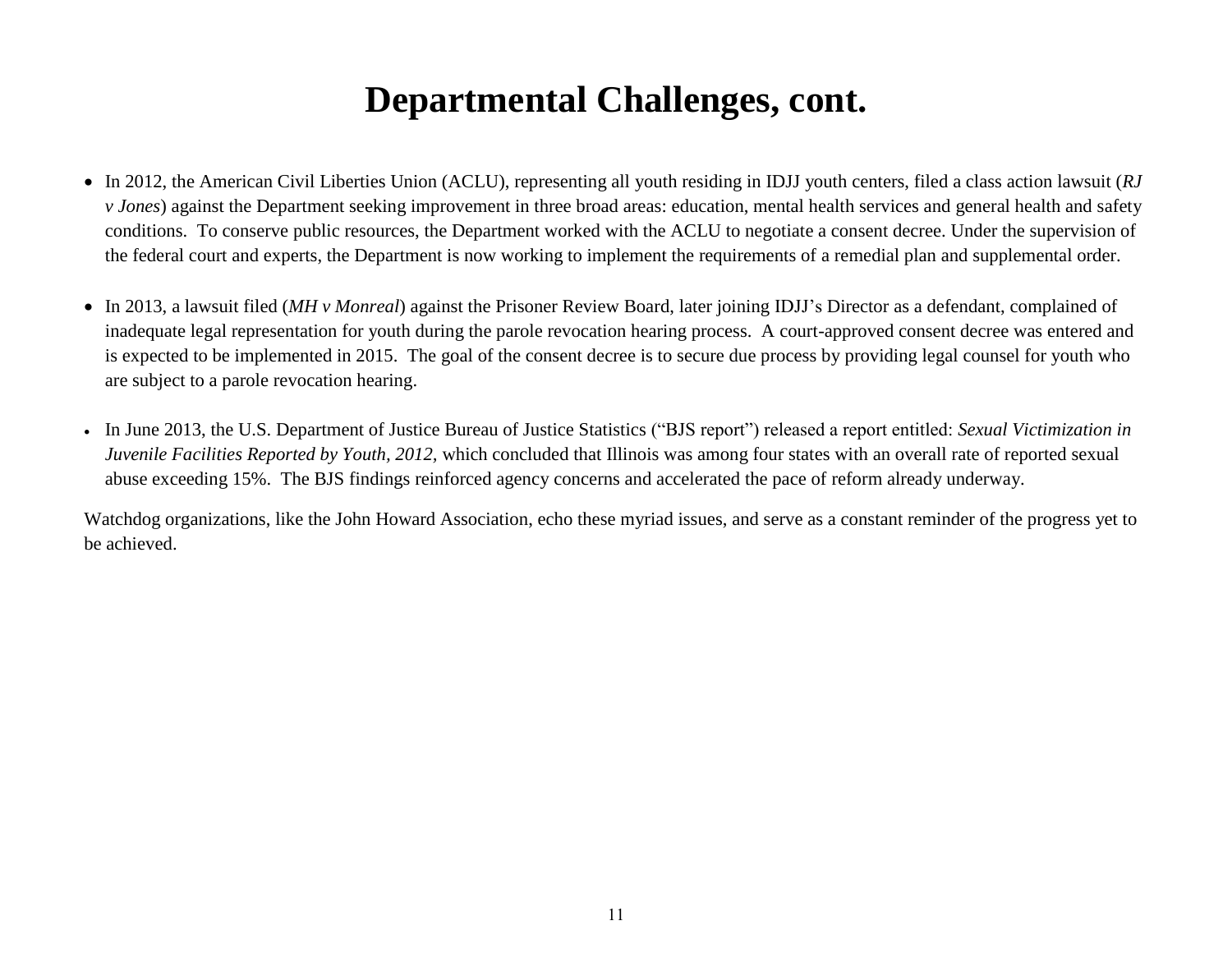# **Moving Forward – Working Toward Growth and Becoming an Independent Agency**

The Department is still relatively new and changing for the better. In July 2013, IDJJ staff began working with the Secretary of State and the Joint Committee on Administrative Rules (JCAR) to recodify the Administrative Code Rules (IDJJ's initial set of Administrative Rules became effective in August 2014), which will further distinguish the agency and its mission from that of DOC.

As part of IDJJ's goal to improve long-term outcomes for youth by relying on more effective and therapeutic behavioral strategies and ensuring youth are receiving the treatment, education and services they need, the Department is working to:

- Significantly reduce the use of confinement.
- Increase accessibility and quality of mental health services.
- Increase accessibility to community-based prosocial services.
- Enhance academic curriculum and provide blended learning opportunities.
- Implement Positive Behavioral Interventions & Supports department-wide.
- Implement Prison Rape Elimination Act (PREA) responsive policies.
- Provide comprehensive professional development and training.
- Inform IDJJ staff of important issues facing the agency, program updates and mark positive milestones.

In the face of unprecedented budgetary constraints, the Department is working with several partners to support its transformation. The MacArthur Foundation Models for Change initiative and the Illinois Juvenile Justice Commission have both provided financial support, expert advice, and evidence-based research to guide improvements.

The agency is currently developing a strategic plan while simultaneously working to implement various state and federal mandates. Through individualized treatment, programming, and comprehensive case management, IDJJ is committed to helping its youth successfully transition back to their communities. Positive investments will set youth on a path to leading productive lives.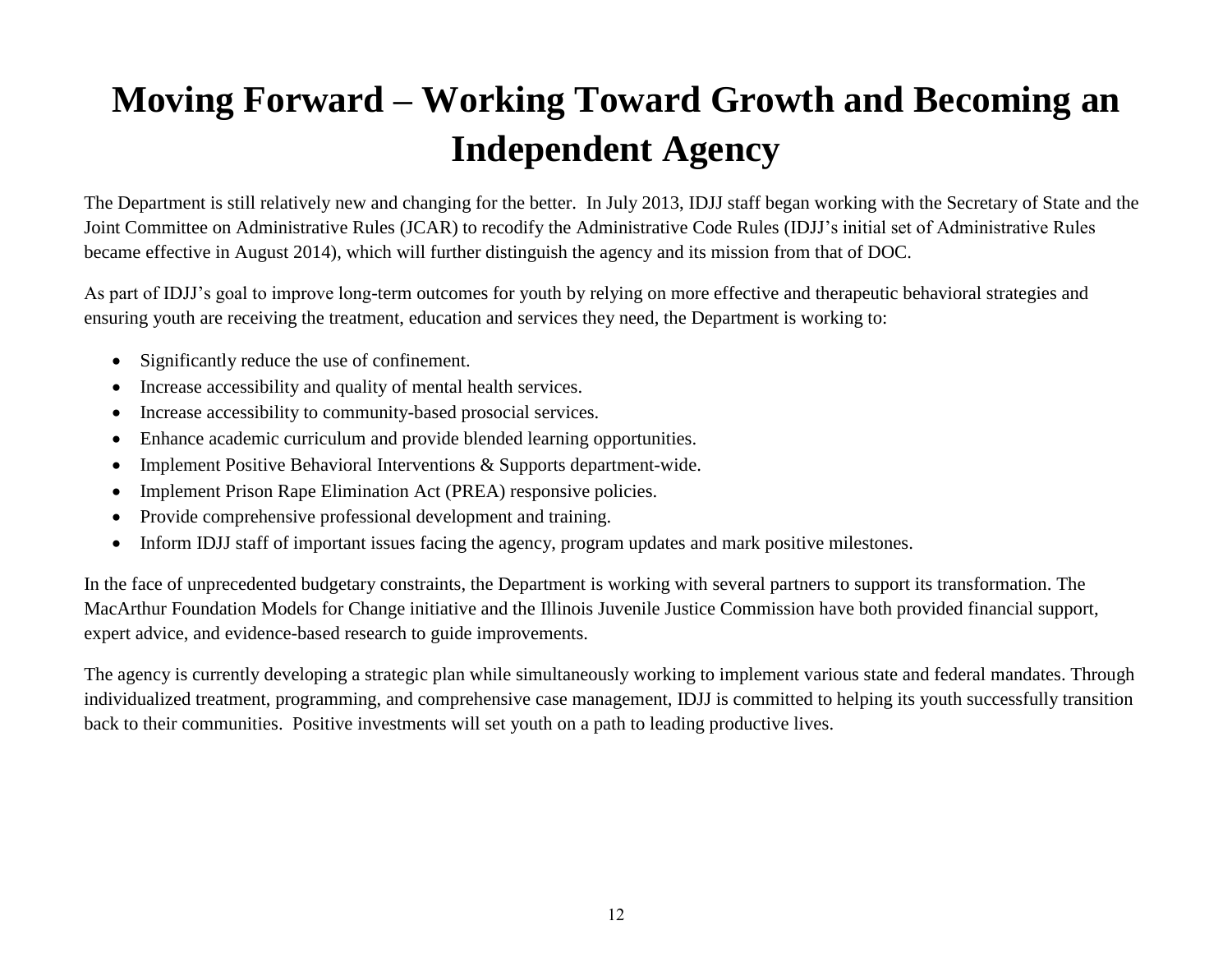# **Changes Underway at IDJJ**

IDJJ makes every effort to leverage challenges as catalysts for positive change with the goal of improving youth outcomes. As Illinois is shifting its model of juvenile justice, there have also been major shifts in national juvenile justice best practices. For example, the majority of research and national discourse demonstrates a significant shift toward eliminating the use of youth confinement and an increasing number of states are banning this approach as inhumane, ineffective, and costly. Illinois is monitoring these national efforts and implementing findings and best practices as appropriate for its population. IDJJ is pleased to highlight some of its most dynamic changes:

 **Building a strong team.** IDJJ continues its effort to further separate the Department from adult corrections. Acting Director Candice Jones has an extensive background in juvenile justice and is working to introduce best practices and reforms that will guide IDJJ toward the individualized, rehabilitative model envisioned in its original enabling legislation. IDJJ has renewed its focus on building a strong leadership team to steer the Department's growth, including hiring a new Deputy Director of Operations, Deputy Director of Programs, Deputy Director of Aftercare, Chief Financial Officer and School Superintendent. This added support will enable the Department to take a thoughtful, strategic approach to improving operations, programs, and services. In addition, IDJJ has made concerted hiring efforts to begin addressing long-standing critical vacancies in its facilities. These staffing increases will place the Department in a better position to provide individualized care for youth.



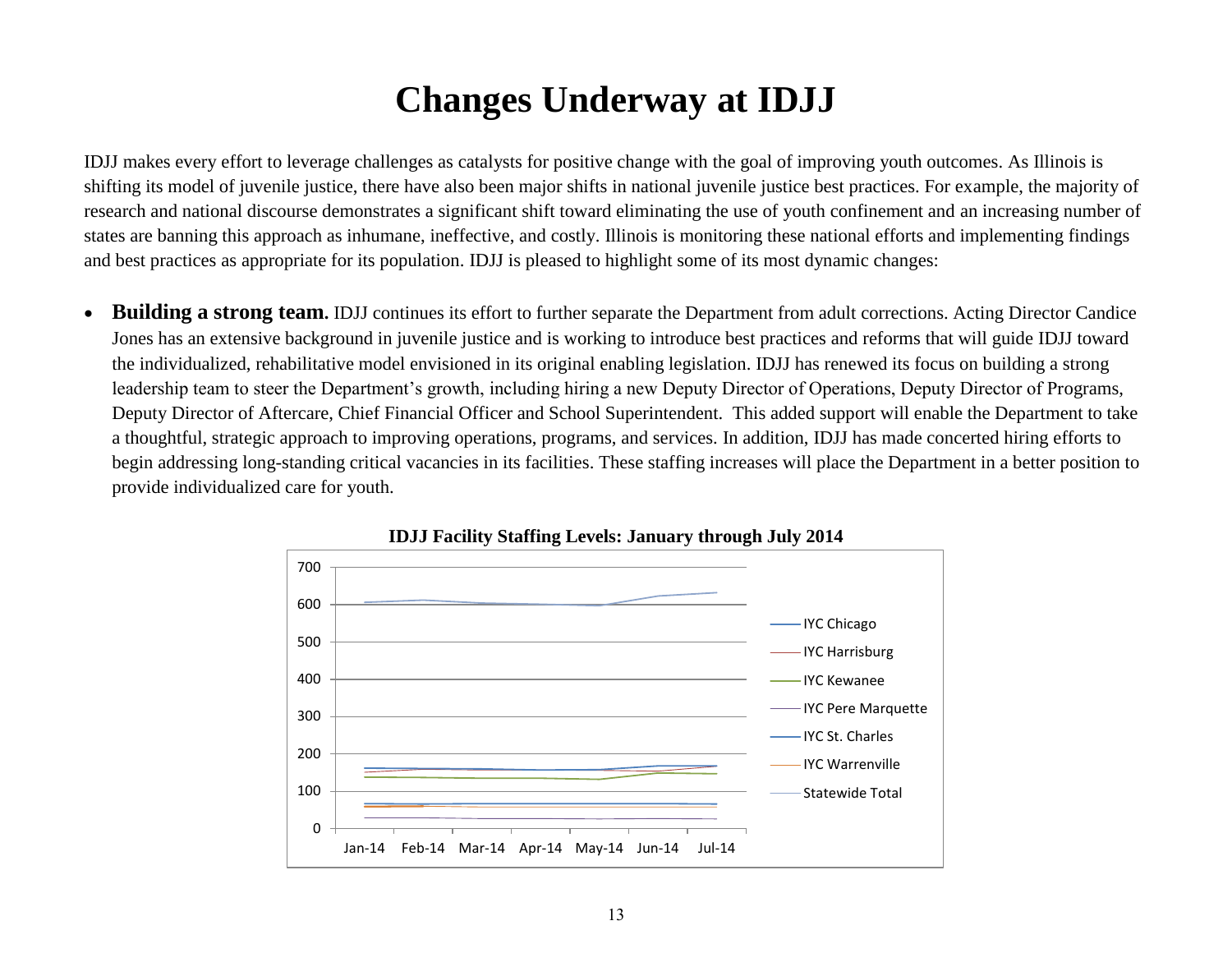• **Continued reduction in facility population.** The population of the six youth facilities continues to decrease, from 901 in December, 2012 to 782 in June, 2014. Over the past 10 years, IDJJ's population has steadily declined, going from a daily average population of over 1,500 youth in IDJJ facilities in Fiscal Year 2003, to a current population of approximately 800 youth in six state facilities. Moving forward, intensive resources are required to provide individualized and specialized care to address the complex mental health, educational, social/emotional, and reentry challenges of the high-needs youth population committed to IDJJ.



**IDJJ Facility Population Trend Statewide: Fiscal Year 2003 – Fiscal Year 2014**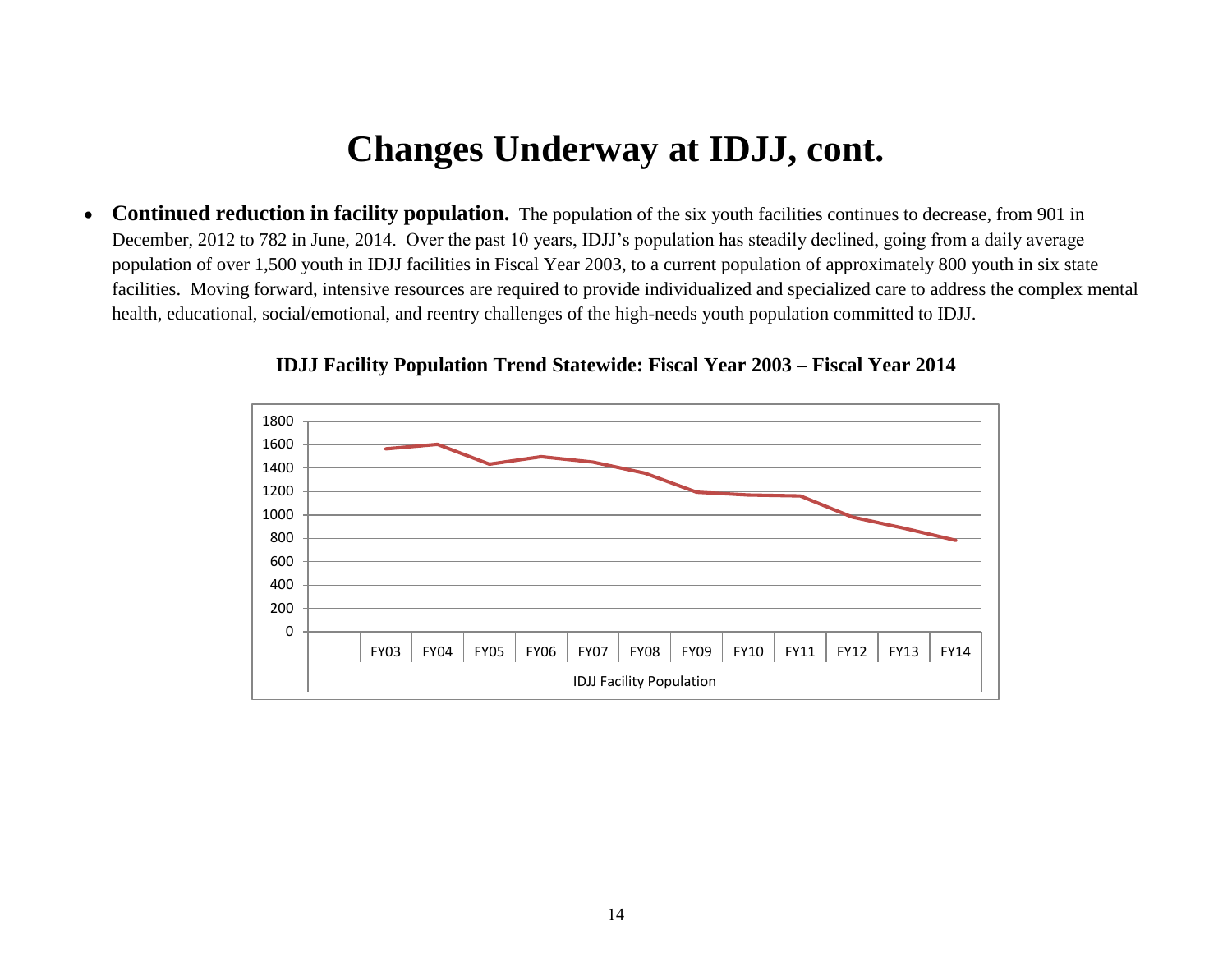**IDJJ Population Trend By Facility and Statewide: January through July 2014**



 **Expanded Aftercare statewide with new statutory authority.** On January 1, 2014, IDJJ received authority to implement Aftercare statewide as authorized by Public Act 98-0558. Aftercare Specialists are replacing IDOC adult parole officers who have historically monitored IDJJ youth on large and blended caseloads. The new law grants Aftercare Specialists the same authority as adult parole agents and provides additional responsibilities for case management and supervision. The goal of the Aftercare model is to move toward a youth-focused intervention of rehabilitation and therapeutic services that support quality community supervision for all youth committed to IDJJ, and move away from an adult model of supervision.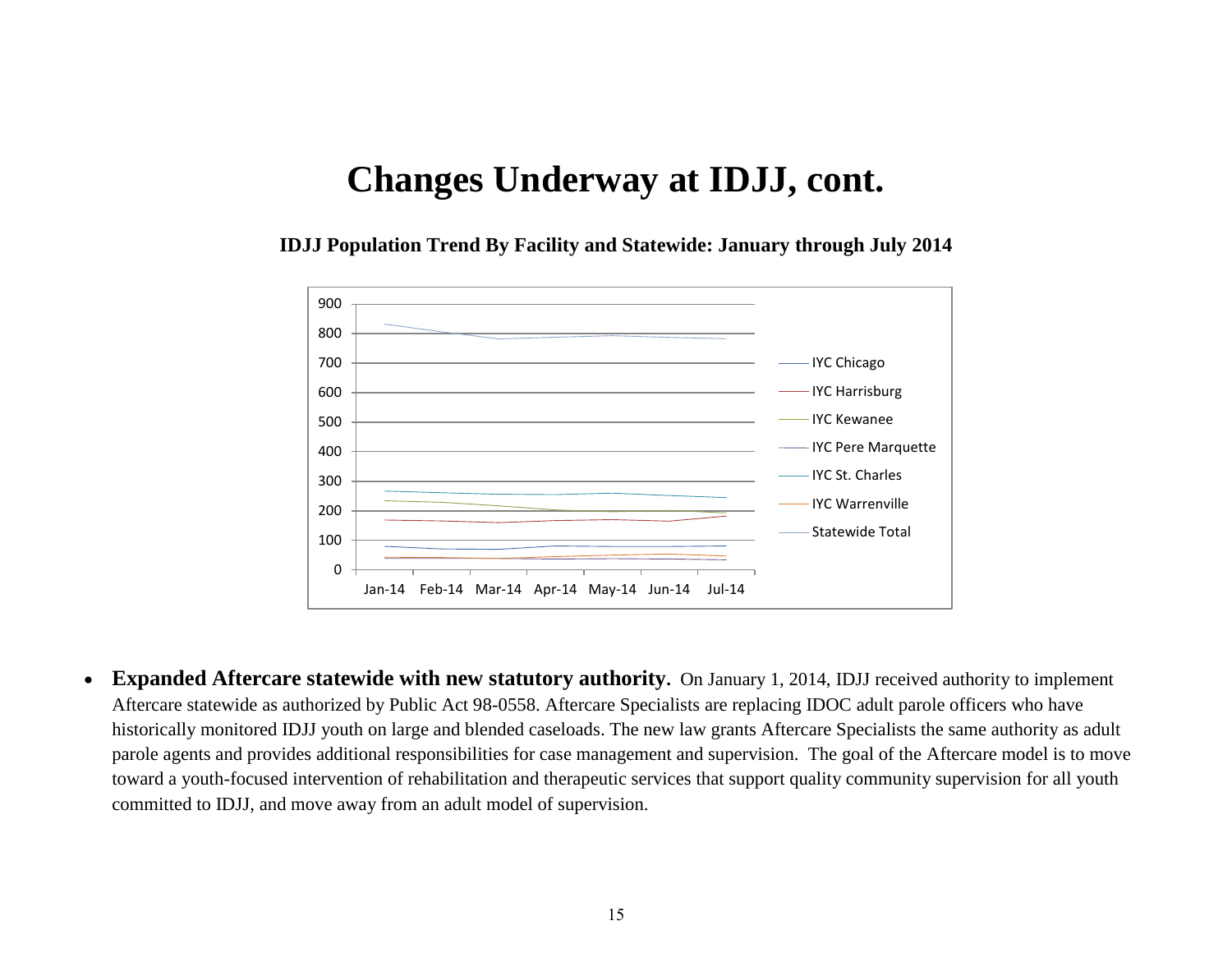Aftercare Specialists have been hired and have received training to work with youth, family and community partners to assist youth in successfully transitioning from life in IDJJ facilities back to their communities. These specialists help identify substance abuse and mental health treatment and services; education and vocational programs; workforce development and job training; mentoring; and, anger management counseling. This work began as a pilot in fiscal year 2012 (calendar year 2011) through federal grant funding with 282 youth assigned to aftercare specialists. The number of assignments increased to 492 in fiscal year 2013. By the end of calendar year 2014, Aftercare Specialists will be supervising youth statewide.



#### **Number of Youth Enrolled\* in Aftercare: January through July 2014**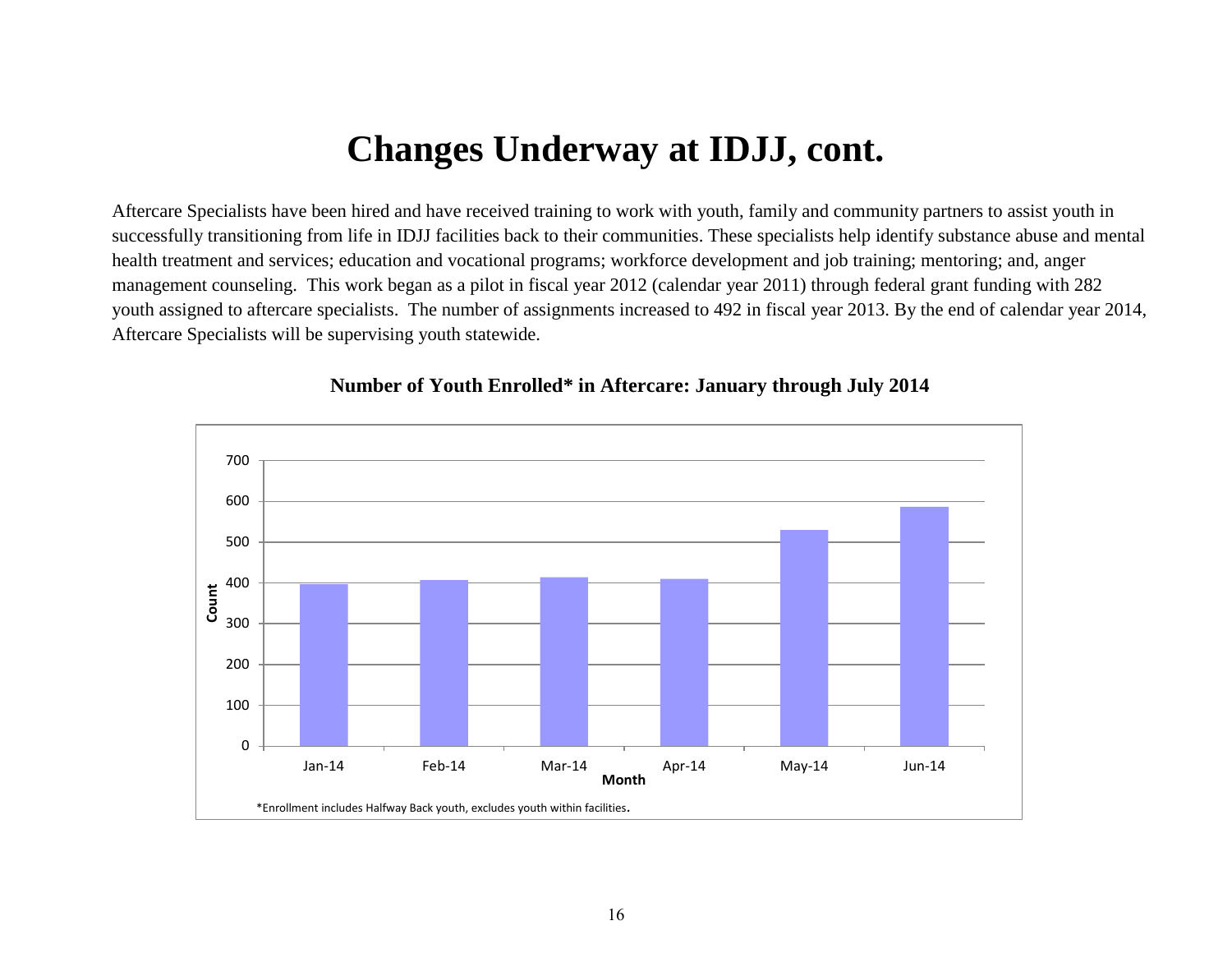Under the Aftercare model, the Department anticipates an increased number of youth released to Aftercare will receive a continuum of services in the community. The goal is to provide better linkages to community-based services and support that increase successful reintegration and reduce recidivism.

 **Expanded educational opportunities.** The IDJJ School District is unique among other school districts in Illinois in its organization, governance, funding, and oversight. The School Board is an appointed board; teachers are certified but governed by the Personnel Code; and, the District operates in six residential programs geographically dispersed statewide within a state agency.

Because of the needs of our youth and their transience, IDJJ provides a "blended" educational program comprising traditional classroom opportunities as well as online virtual classrooms. Through the virtual learning opportunities, students can work at their own pace and gain credit recovery, with teachers providing additional assistance when needed. IDJJ made targeted infrastructure improvements to enable the use of online education and credit recovery for youth through an online virtual high school program. The online education opportunities are in addition to the traditional classroom instruction provided by the Department. Of those youth enrolled in educational programming, approximately 82 percent are enrolled in online classes.

IDJJ's ability to meet the youth's educational needs was one of the primary areas of concern raised in the *RJ v Jones* consent decree. The firm takeaway is that the Department has not been doing enough to meet youth's educational needs. The Department's School District has seen considerable transition over the last several years and had been without a Superintendent for more than one year. In addition, considering the unique needs of IDJJ's student population, the ratio of teachers to youth has been too low. The state of Illinois' current process for hiring educators has hampered IDJJ's ability to hire qualified teachers in a timely manner. While IDJJ has much work to do in the area of education, the Department has recently hired a new School District Superintendent and is working quickly to make necessary improvements. The prevailing wisdom in school transformation is that you have to raise expectations to improve outcomes, and that is what the Department is striving to do.

 **Incentivizing behavior - Positive Behavioral Interventions and Supports (PBIS).** IDJJ is implementing PBIS across all six facilities, joining over 25,000 schools in the United States and abroad that have implemented PBIS as a behavior management system. The tenets of this process are safety, responsibility, and respect.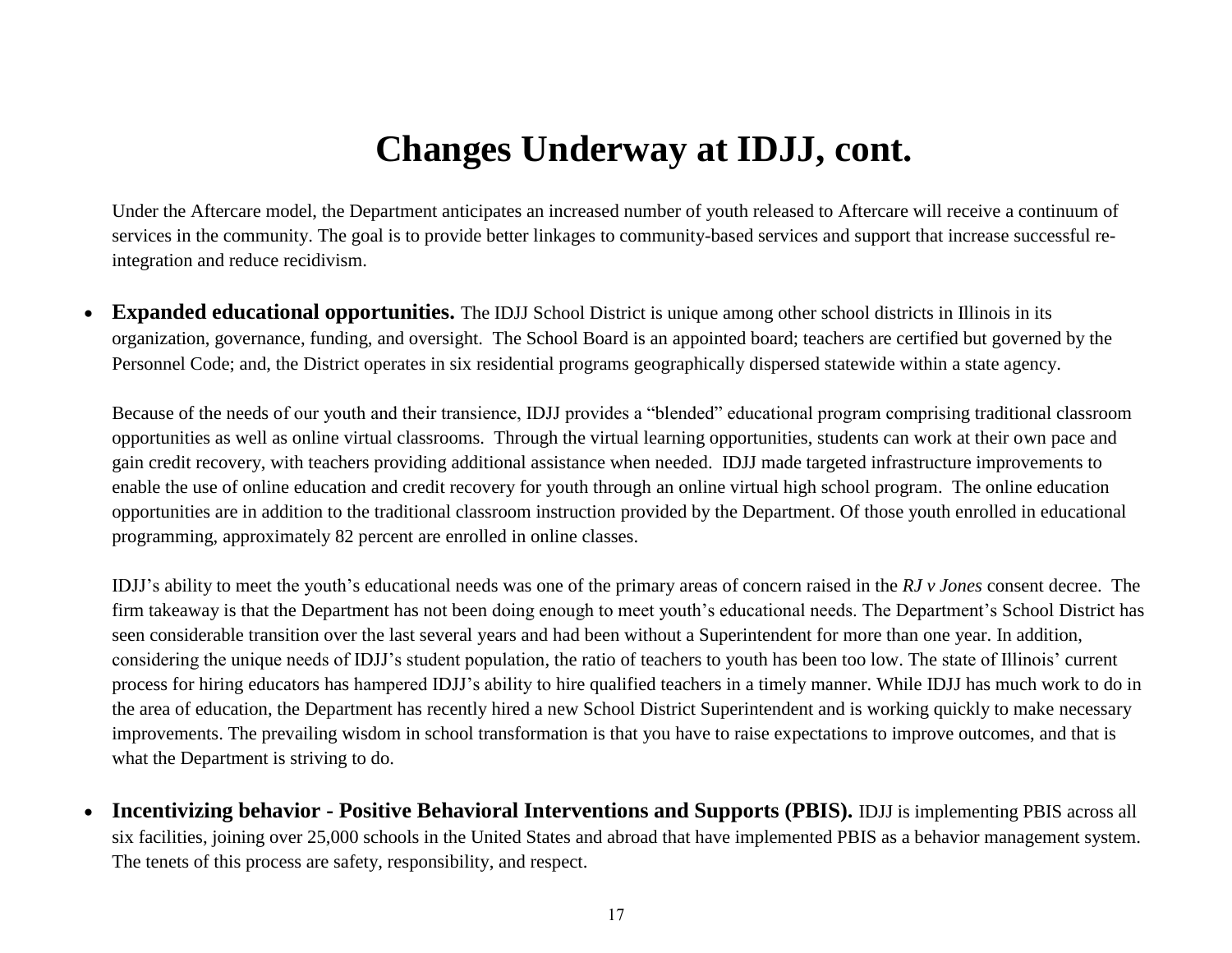For a decade, PBIS has been a component of the behavior management system in the education setting of the Illinois Youth Center at Harrisburg, within IDJJ. In 2007, the Illinois Youth Center at St. Charles initiated PBIS in the classrooms. Currently, through assistance from the University of Oregon as a grantee of the U. S. Department of Education, IDJJ is in the process of implementing PBIS in the remaining four IDJJ Youth Centers and promoting the PBIS core tenants of "Be Respectful. Be Responsible. Be Safe" in the daily lives of youth and staff.

IDJJ's implementation of PBIS goes beyond the classroom to include programming, security, and everyday interactions in the Youth Centers. The PBIS system allows staff to maintain accountability for youth and give fair and immediate feedback, and provides for data collection which assists staff in making data-informed decisions when interacting with youth. Implementing PBIS throughout the Youth Centers supports a consistent behavior modification system that focuses on positive reinforcement rather than on negative punishment for youth across all facilities statewide.

- **Modernized information technology.** In Fiscal Year 2014, IDJJ began the process, with primary support from the Department of Corrections, of creating an enhanced data tracking and management system through implementation of "Youth 360." This improved management system will enable better data analysis, allow for integrated case management and drive more informed decisions about programming and Aftercare.
- **PREA Implementation:** The federal Prison Rape Elimination Act (PREA) and the Juvenile Justice and Delinquency Prevention Act (JJDPA) place requirements on the Department that compel a safer and more developmentally appropriate environment for youth who remain in the Department's custody. PREA has required IDJJ to re-examine all policies and procedures related to youth safety. In response, the Department has increased training and reporting opportunities, as well as expanded the scope of incidents and behaviors that must be reported. It also requires that the Department improve youth to staff ratios. These changes will be phased in over the next several years but began in fiscal year 2014.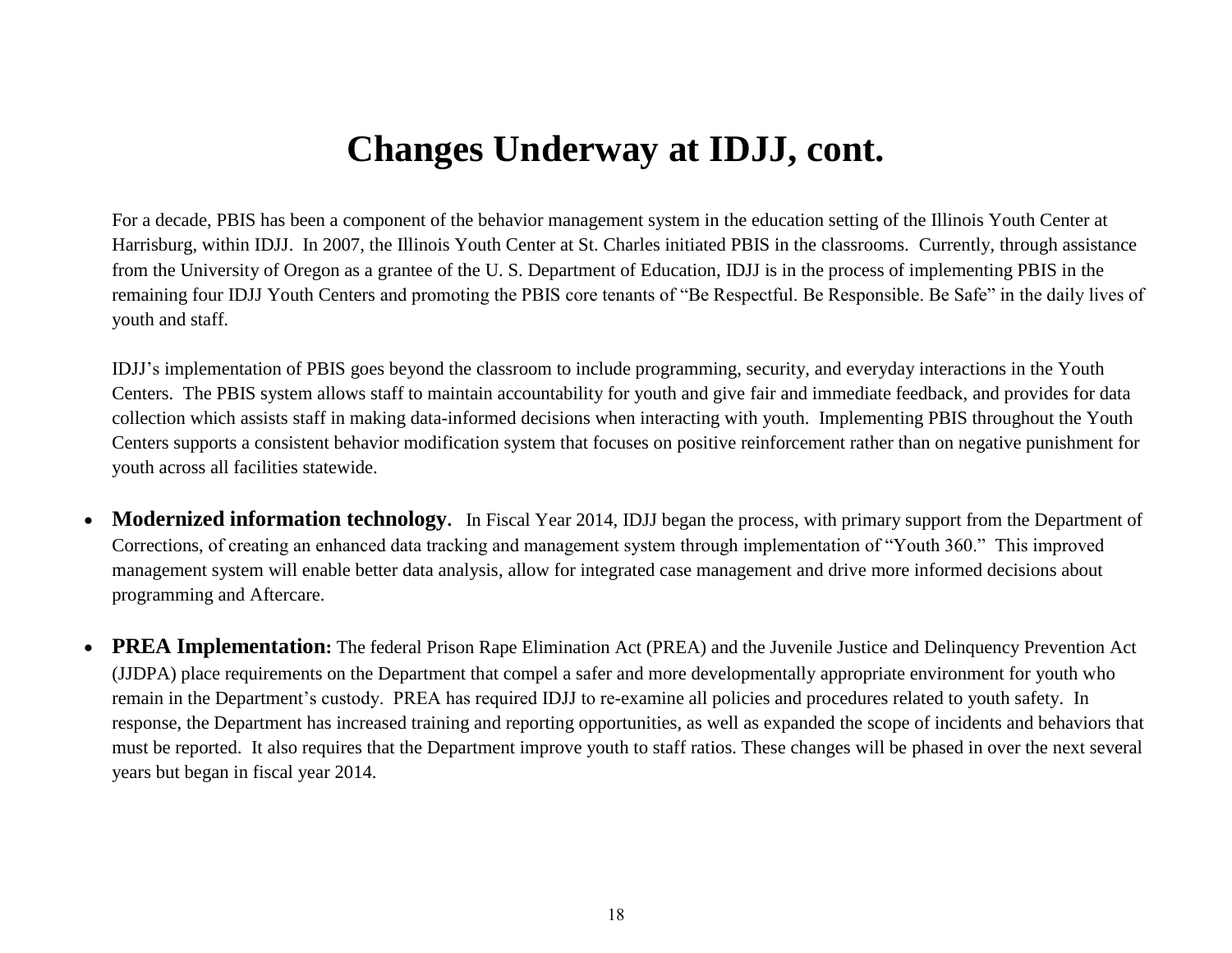# **Tracking Outcomes**

Currently, a substantial amount of information pertaining to the needs of youth served, and the services provided to them during their commitment to IDJJ, is not automated. Because of this lack of critical information regarding the needs and services being automated, it would take extensive time and resources to gauge the outcomes of youth and the impact that the services provided have on these outcomes. IDJJ's current data systems – the Juvenile Tracking System (JTS) and the Automated Management System (AMS) – date back to the early 1980s, and are not capable of generating the various data reports that the Department needs to measure outcomes. As a result, the Department has sought out and developed alternative methods of collecting and analyzing data.

In 2012, the Department was able to hire a full-time data analyst to manually pull data from the historic IDJJ tracking systems and generate reports as part of a grant through Northwestern University. The Department recently established Quality Assurance and Research Manager positions, as well as two supporting data positions that will enable the Department to comprehensively collect, track and analyze data. These improvements will also enable the Department to gauge the degree to which services provided to youth within IDJJ impact outcomes for the first time.

Additionally, the Department has partnered with the Council of Juvenile Correctional Administrators (CJCA) to utilize Performance Based Standards (PBS), a data-driven improvement model grounded in research that holds juvenile justice agencies to the highest standards for operations, programs and services. The IDJJ receives PBS data reports for each of the six facilities bi-annually based on a random sampling of youth and staff at each facility and covers several areas of concern, including but not limited to safety, security, education, screenings and assessments. In addition, the reports provide insight and data from other juvenile justice agencies across the country, allowing IDJJ to see how its outcomes compare to that of other states.

The following reports provide a snapshot of the Department's data from 2009 and 2014, compared to the field average. Overall, the data shows that there has been significant improvements in some areas but also highlights that there is much work to be done. The following reports were generated by PBS. PBS was launched in 1995 by the US Department of Justice, Office of Justice Programs, Office of Juvenile Justice and Delinquency Prevention (OJJDP).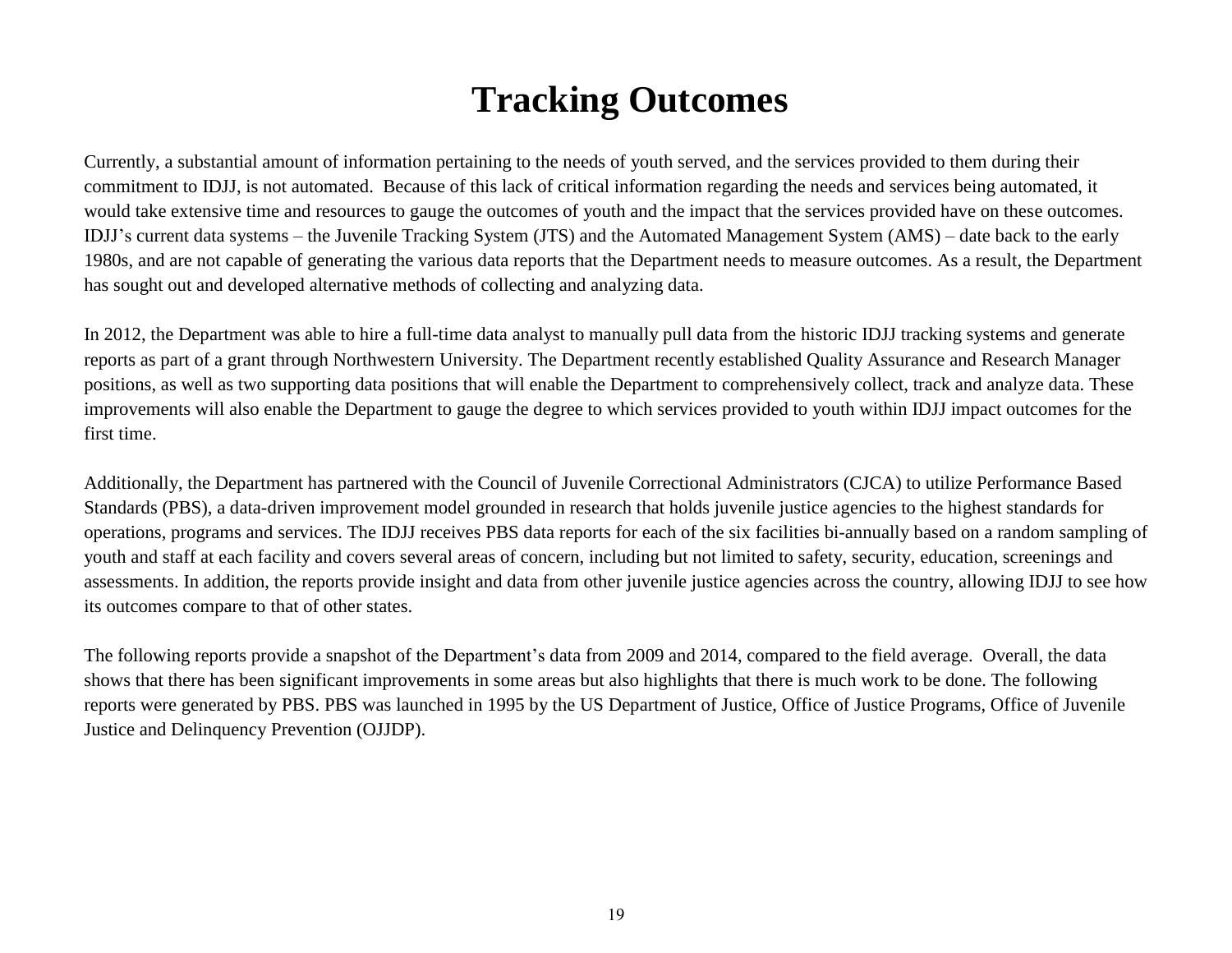### **Percent of youths presented for admission who had a complete intake screening completed by trained or qualified staff**



**In April of 2014, 99.18 percent of youth admitted to IDJJ have a complete intake screening by trained or qualified staff, exceeding the national field average of 96.71 percent.**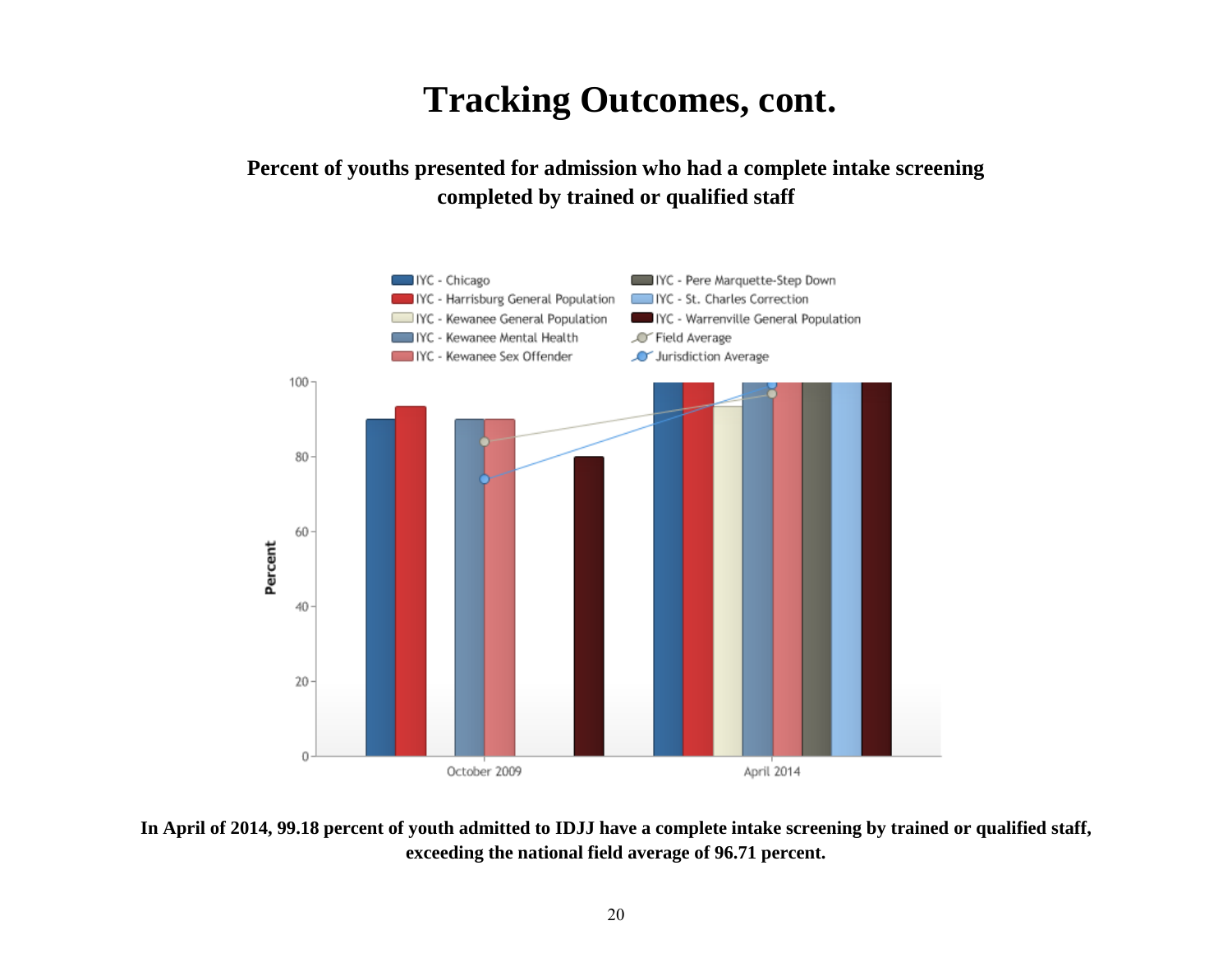### **Percent of youths presented for admission who had a mental health intake screening completed by trained or qualified staff in one hour or less**



**In April of 2014, 97.13 percent of youth admitted to IDJJ have a mental health intake screening by trained or qualified staff within an hour exceeding the national field average of 90.48 percent.**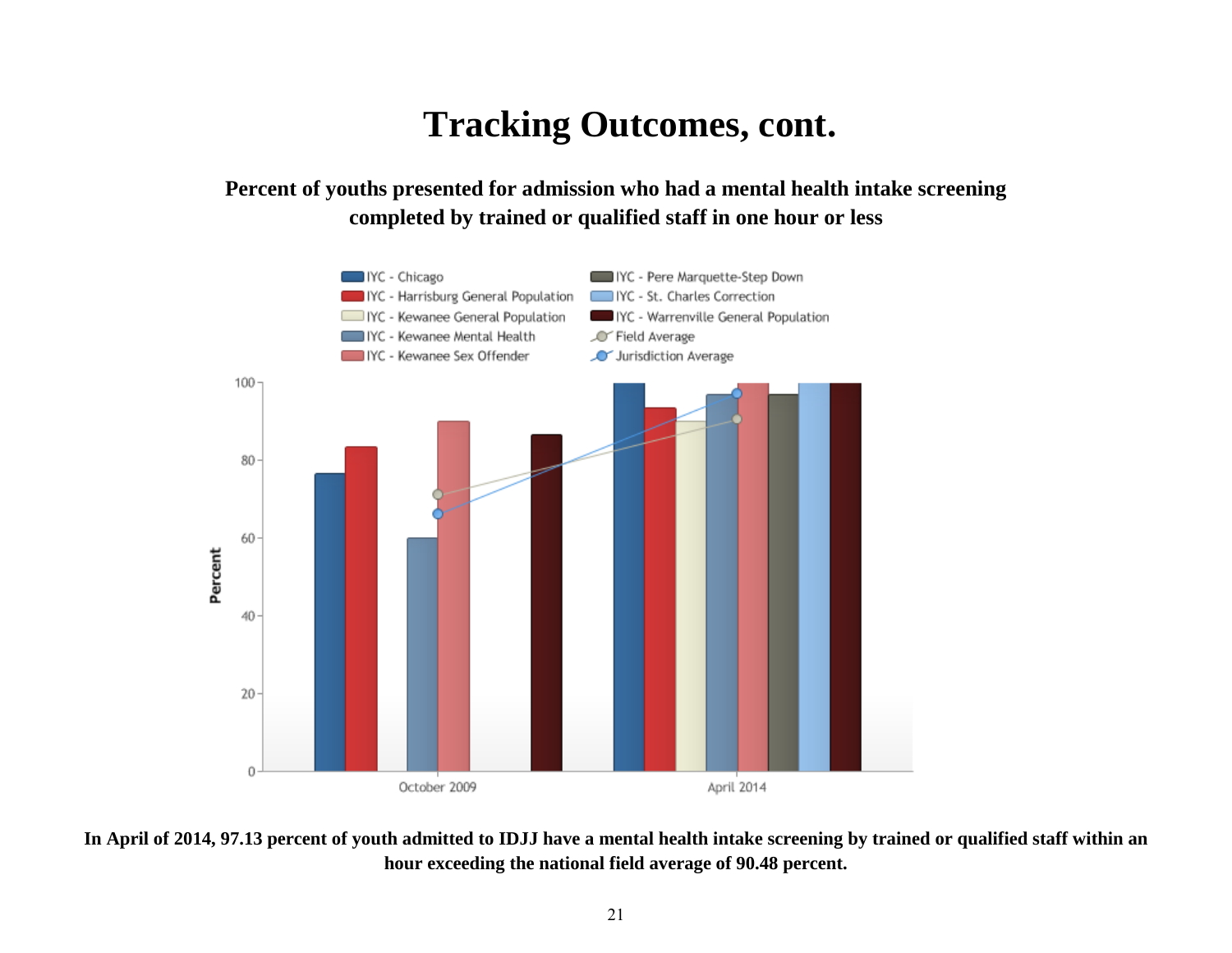### **Physical restraint use per 100 person-days of youth confinement**



**The use of physical restraints has declined in IDJJ over the last five years (.05), but is increasing nationwide (.67).**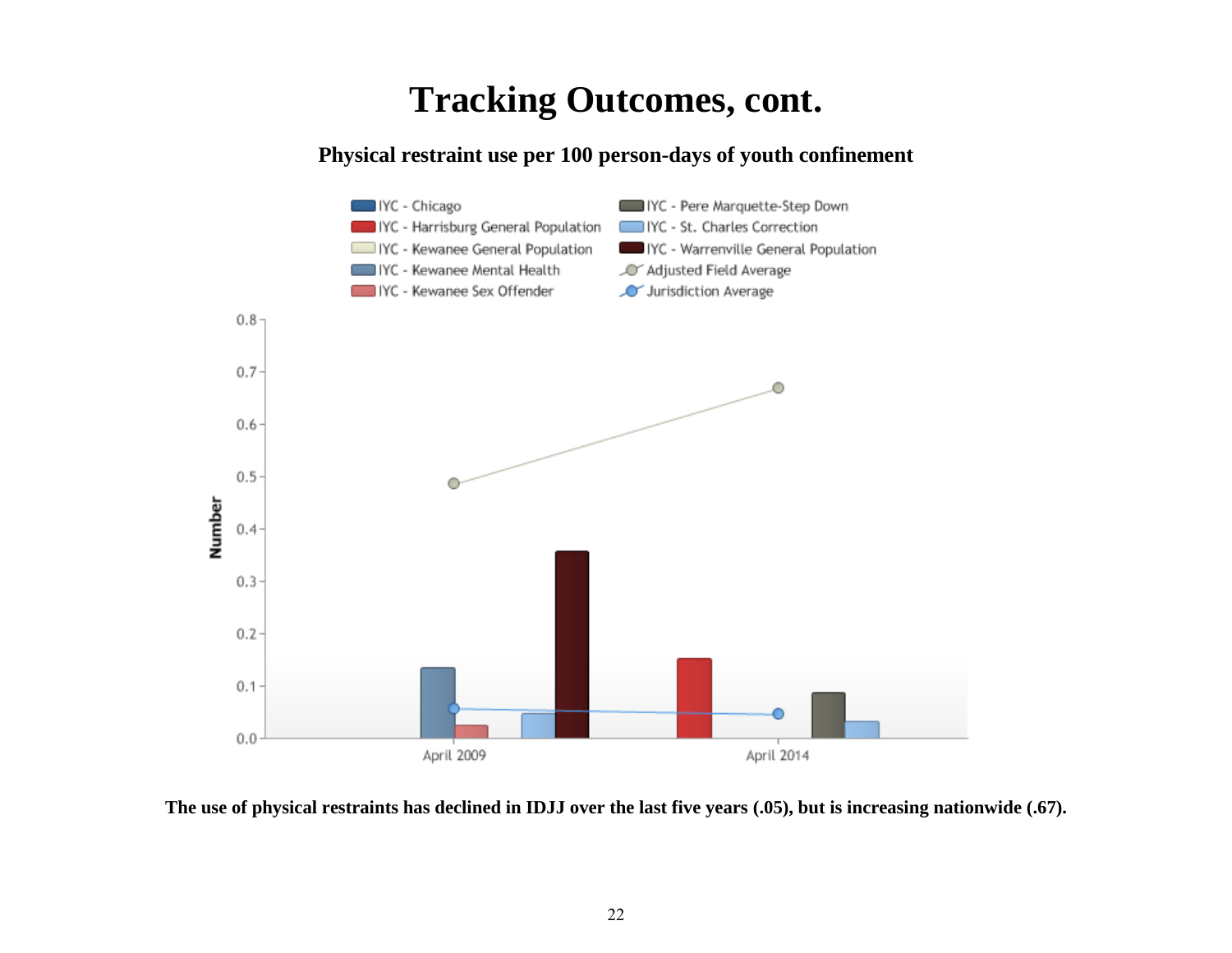**Chemical restraint use per 100 person-days of youth confinement**



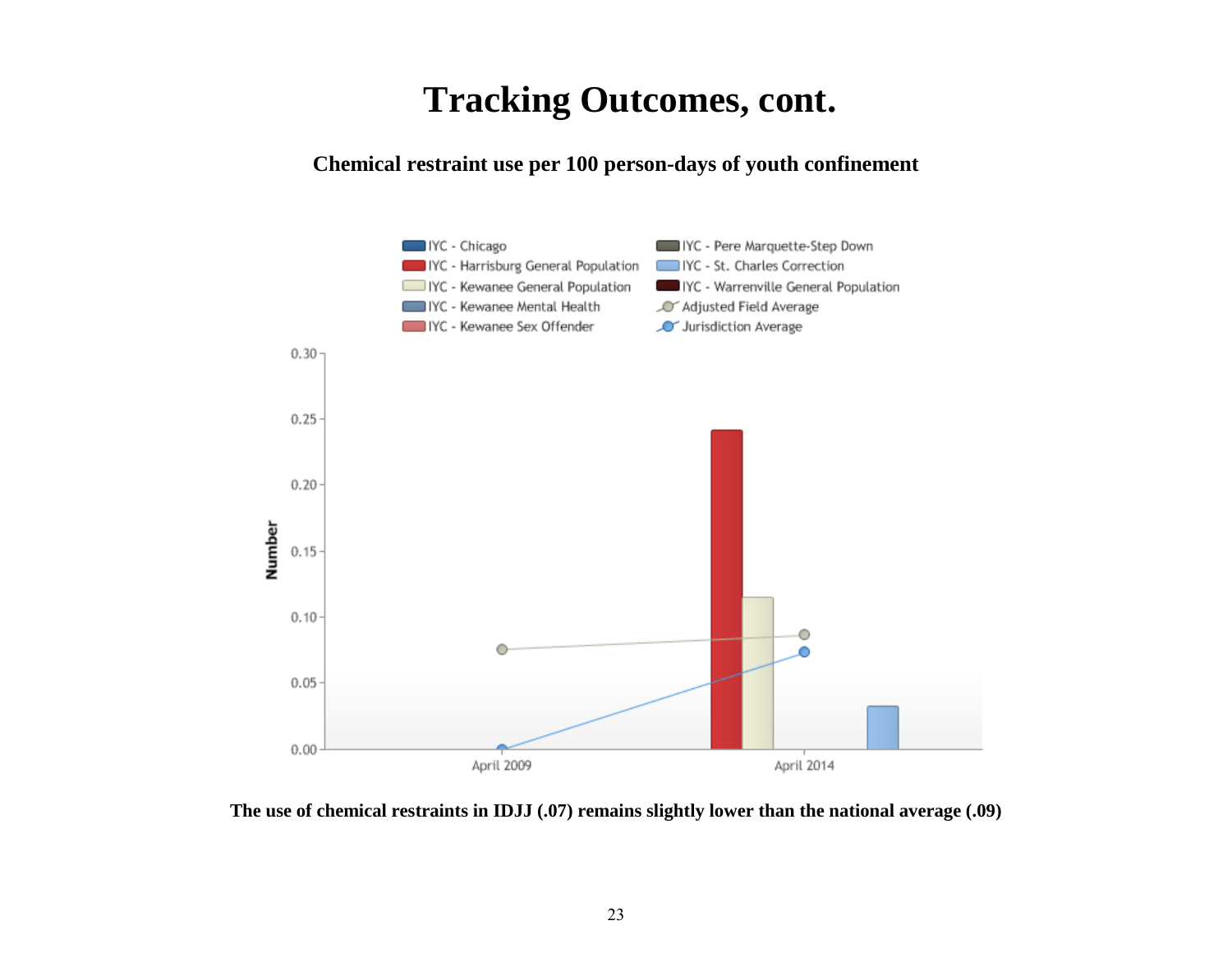### **Isolation, room confinement, segregation/special management unit use per 100 person-days of youth confinement**



**IDJJ has reduced the use of isolation from a unit use of 1.97 in 2009 to .80 in April 2014.**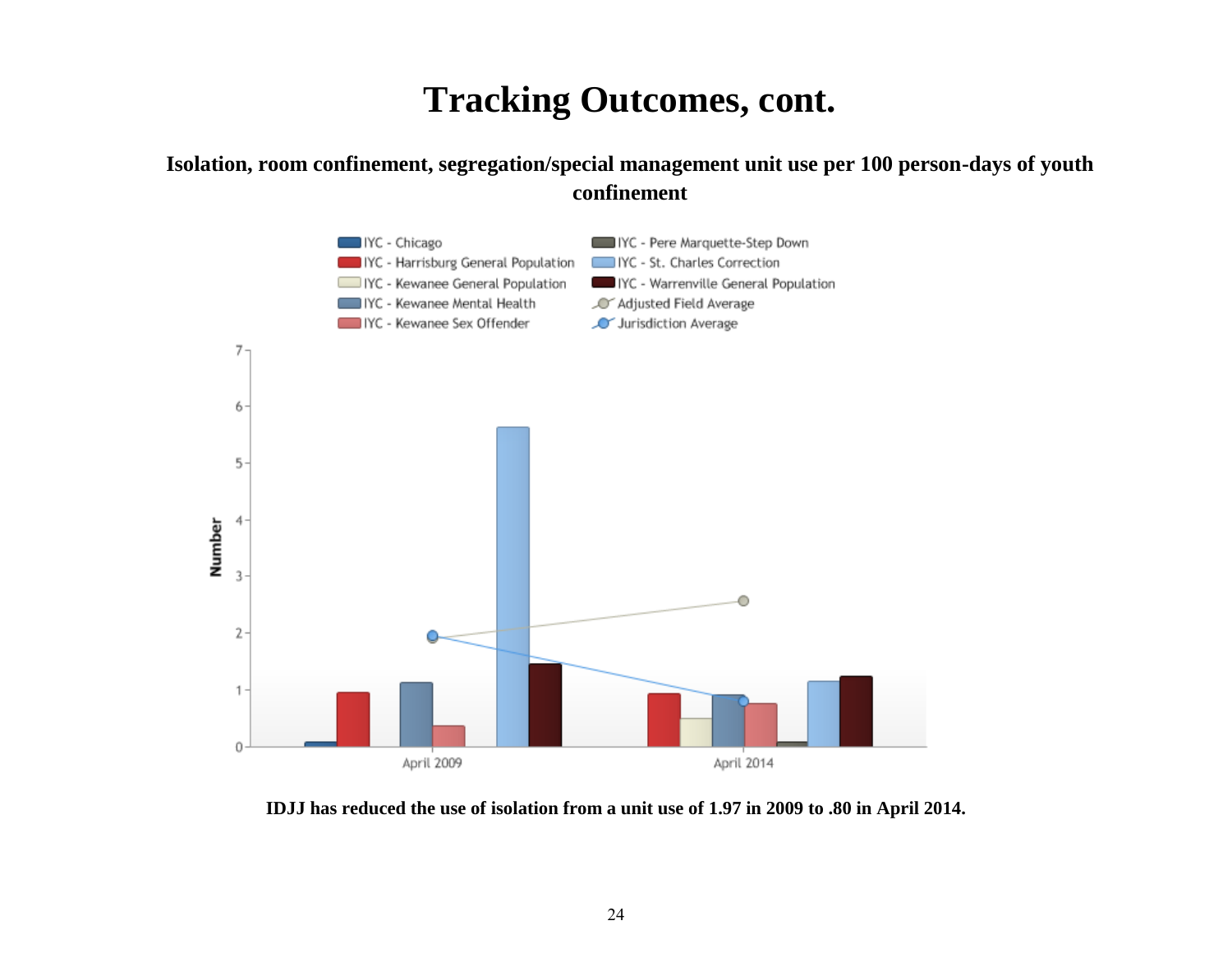### **Injuries to youths by other youths per 100 person-days of youth confinement**



**Injuries to youth by other youth has increased in IDJJ from April 2009 to April 2014 (from .6 to.20) but remains at or lower than the 2014 national field average (.20).**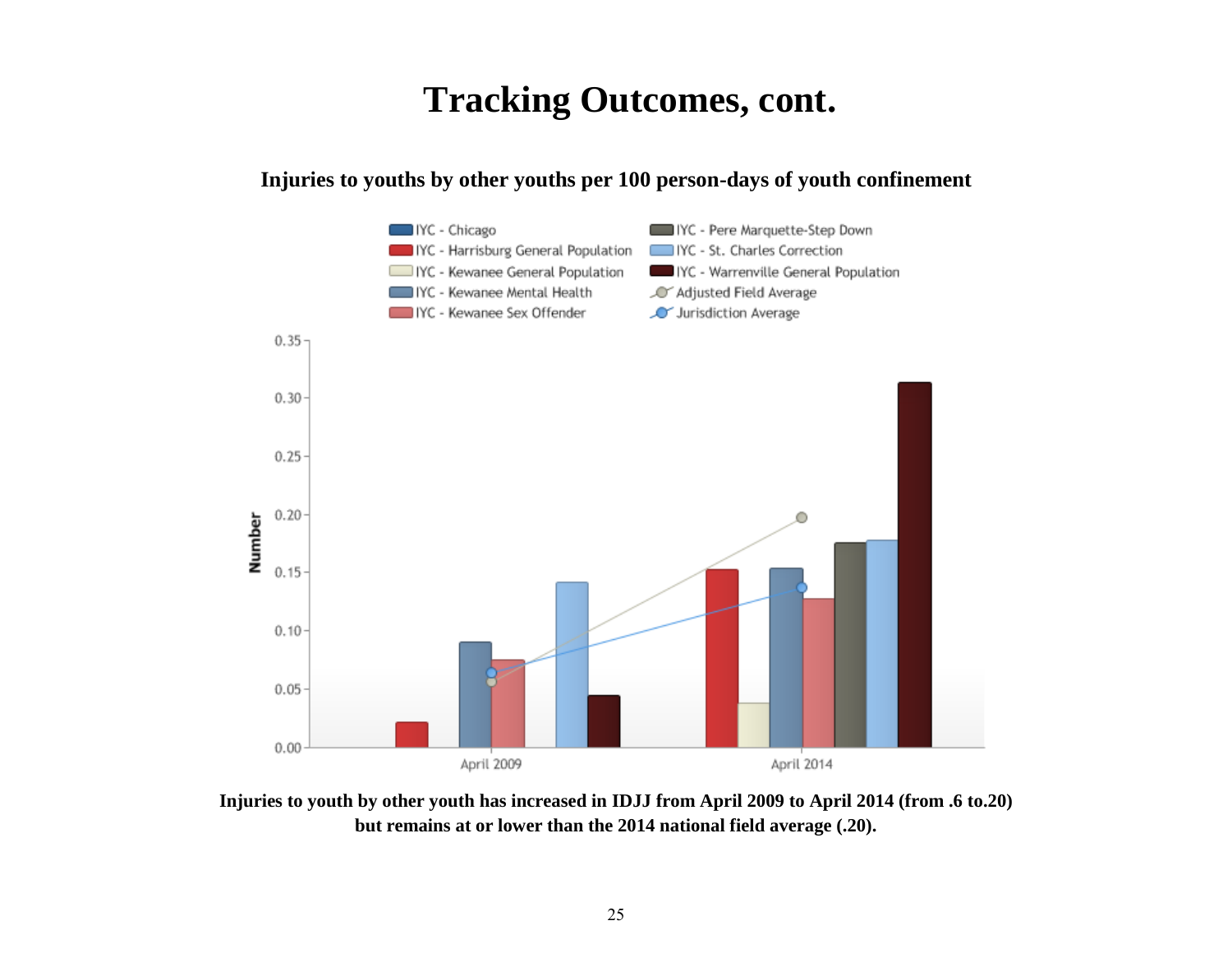#### **Assaults on staff per 100 person-days of youth confinement**



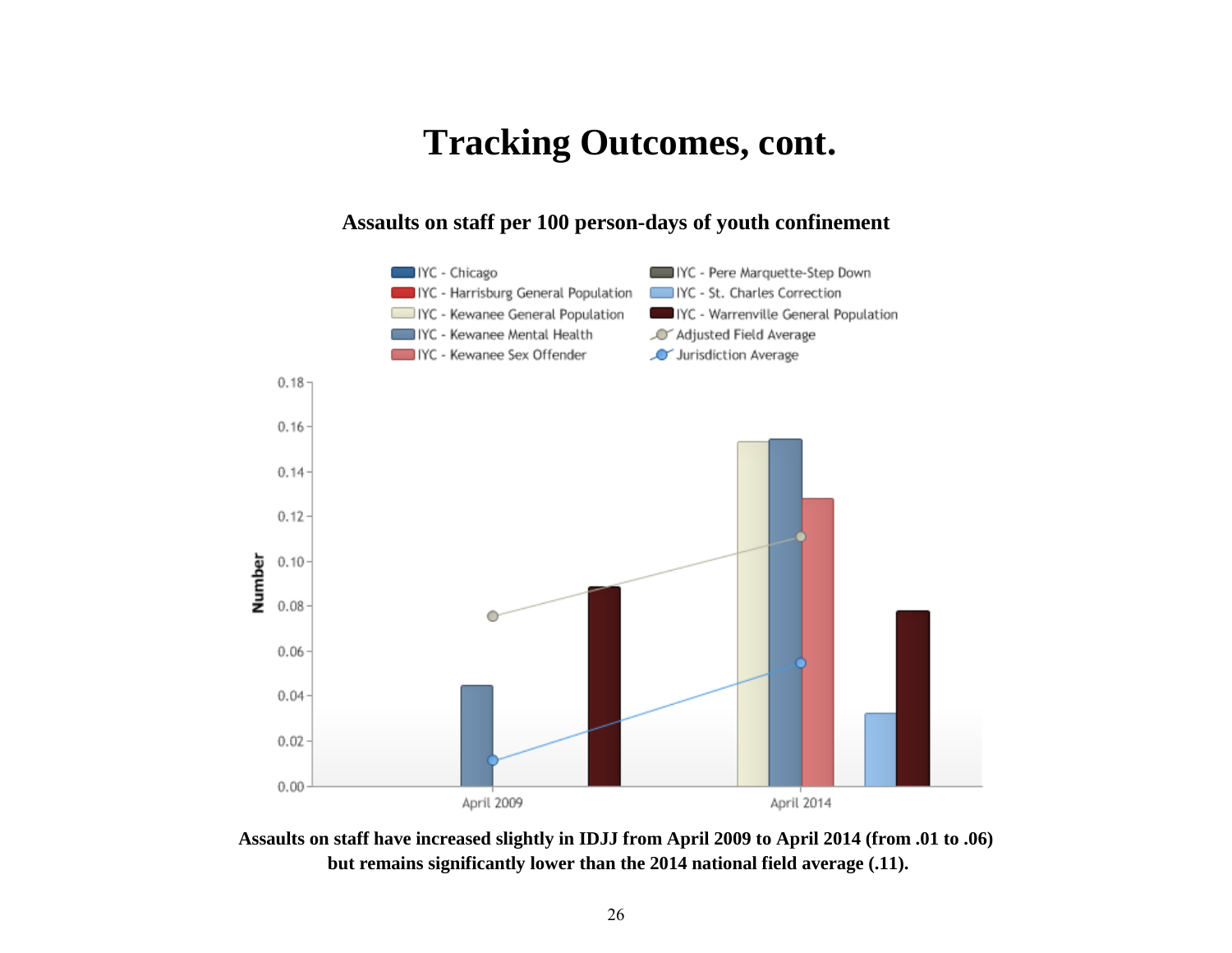### **Average Daily Ratio of Direct Care Staff to Youth**



**The staff to youth ratio has improved, but IDJJ's staffing ratio (.59) remains significantly lower than the 2014 national field average (.86).**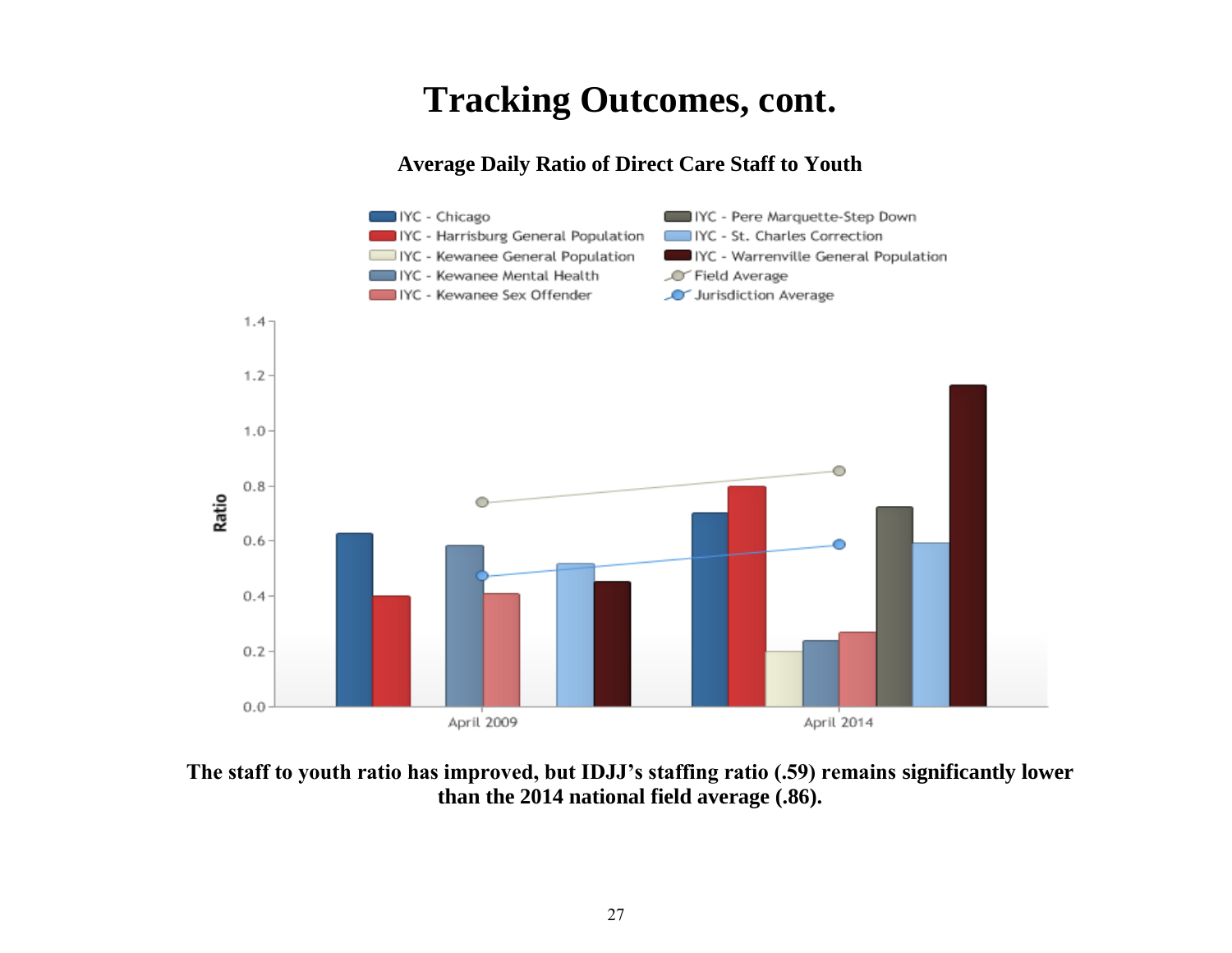# **Conclusion**

When it was created in 2006, IDJJ was tasked with becoming a youth-focused rehabilitative system designed to improve positive outcomes for youth while protecting public safety. The Department has struggled mightily to realize all that was envisioned at its inception. While IDJJ has taken steps to enhance developmentally appropriate programming and educational services, incorporate a treatment approach to serve incarcerated youth, improve professional development and training, and work with facility operations to move away from a traditional, punitive adult corrections model, there is still much work to be done to realize the Department's mission.

IDJJ now stands at a crossroad. Under new leadership and equipped with a comprehensive series of expert reports and recommendations, the Department is well-positioned to make significant progress in providing age-appropriate rehabilitative care that reduces recidivism and increases positive youth outcomes.

There is much to accomplish but, with the support of several key stakeholders, IDJJ is taking on the challenge to fulfill its statutory mission of acting in the best interests of the youth who are committed to its care.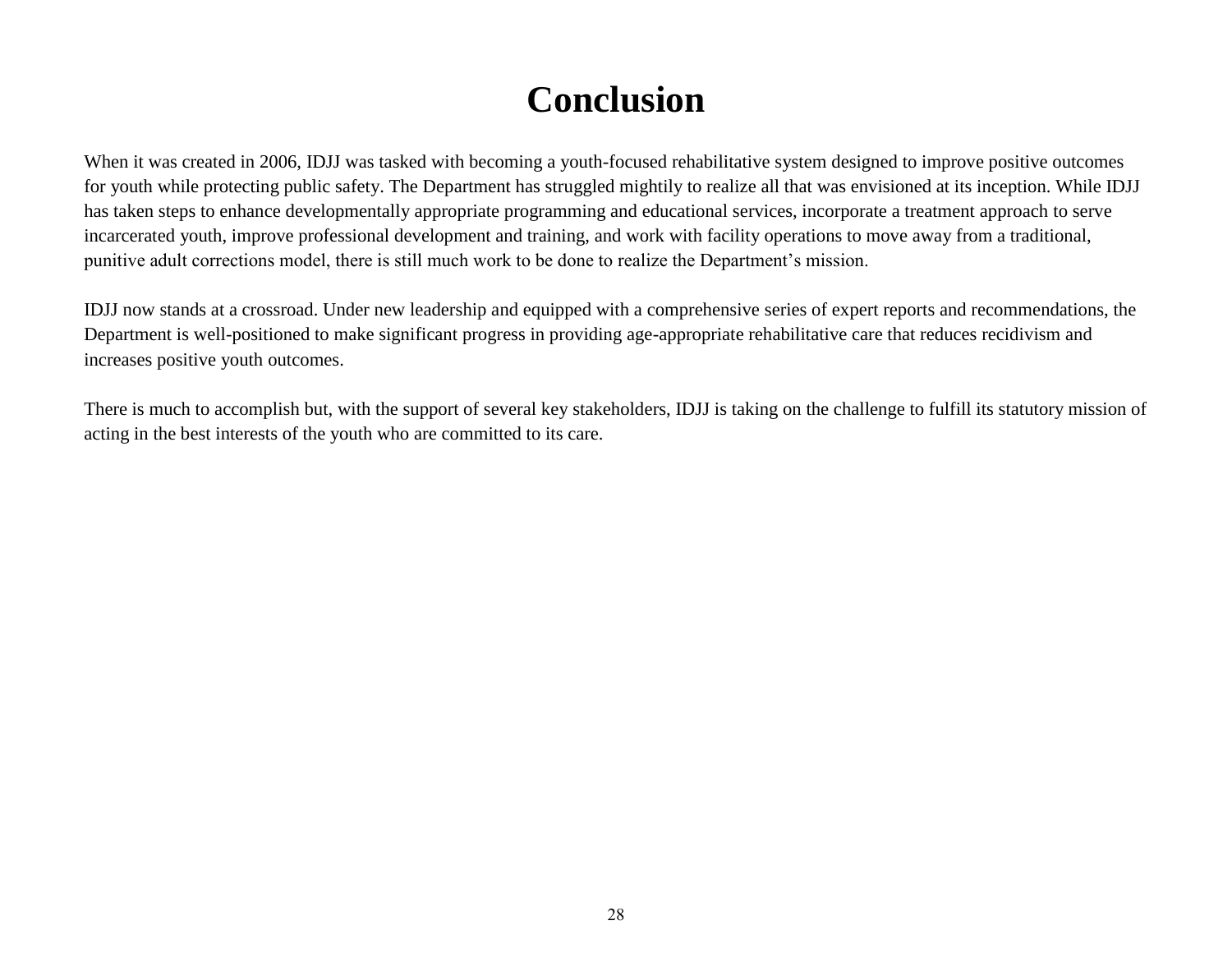# **Appendixes**

- Facility overview: IYC-Chicago
- Facility overview: IYC-Harrisburg
- Facility overview: IYC-Kewanee
- Facility overview: IYC-Pere Marquette
- Facility overview: IYC-St. Charles
- Facility overview: IYC-Warrenville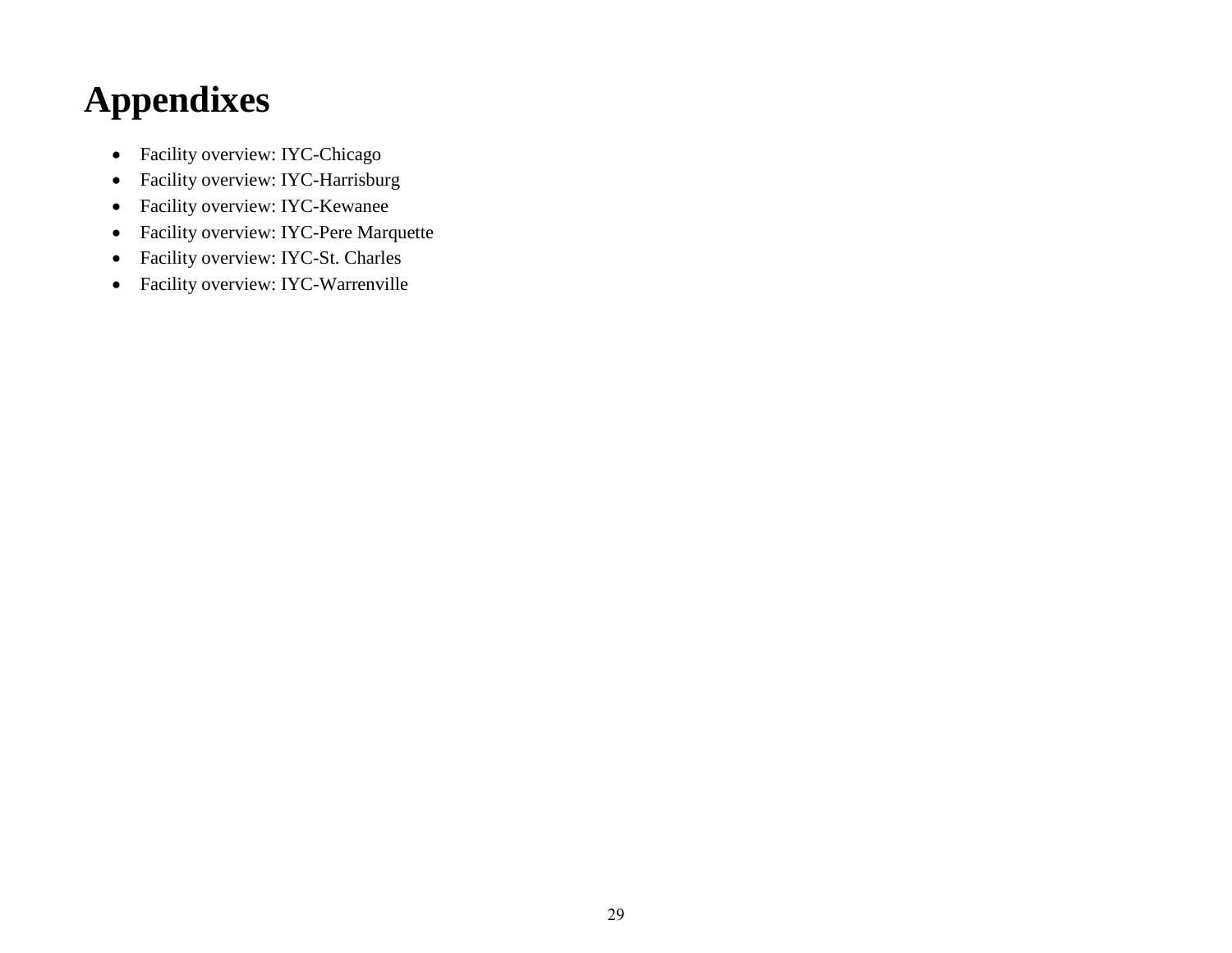### **Illinois Youth Center at Chicago**



Opened: July 1999 Capacity: 130 Level 2 Medium Juvenile Male Population as of 6/30/14: 72 Average Age: 16.3

**IYC-Chicago** is a leased property that occupies the third floor of a rehabbed warehouse building on Chicago's West Side. The facility also serves as a drop-off center for all juvenile parole violators in the greater Chicago area. Transitional programming has been supplemented by federal grants that allow the facility to contract for re-entry services. These services assist youth in their return home and transition back into the community. Key programs for youth at IYC Chicago include Family Integrated Transitions (FIT) – an intensive family-based therapy program for youth with substance abuse and mental health disorders and their caregivers. The program, beginning while youth are housed in the facility and continuing through the first several months of Aftercare, teaches parents and guardians how to provide the structure and support youth need to address their problem behaviors. IYC Chicago also participates in the Bridges to Pathways program in collaboration with the City of Chicago, linking youth with educational and vocational services; and Storycatchers Theatre, a trauma-informed program empowering youth to tell their stories and forge a new, positive path through music and theater.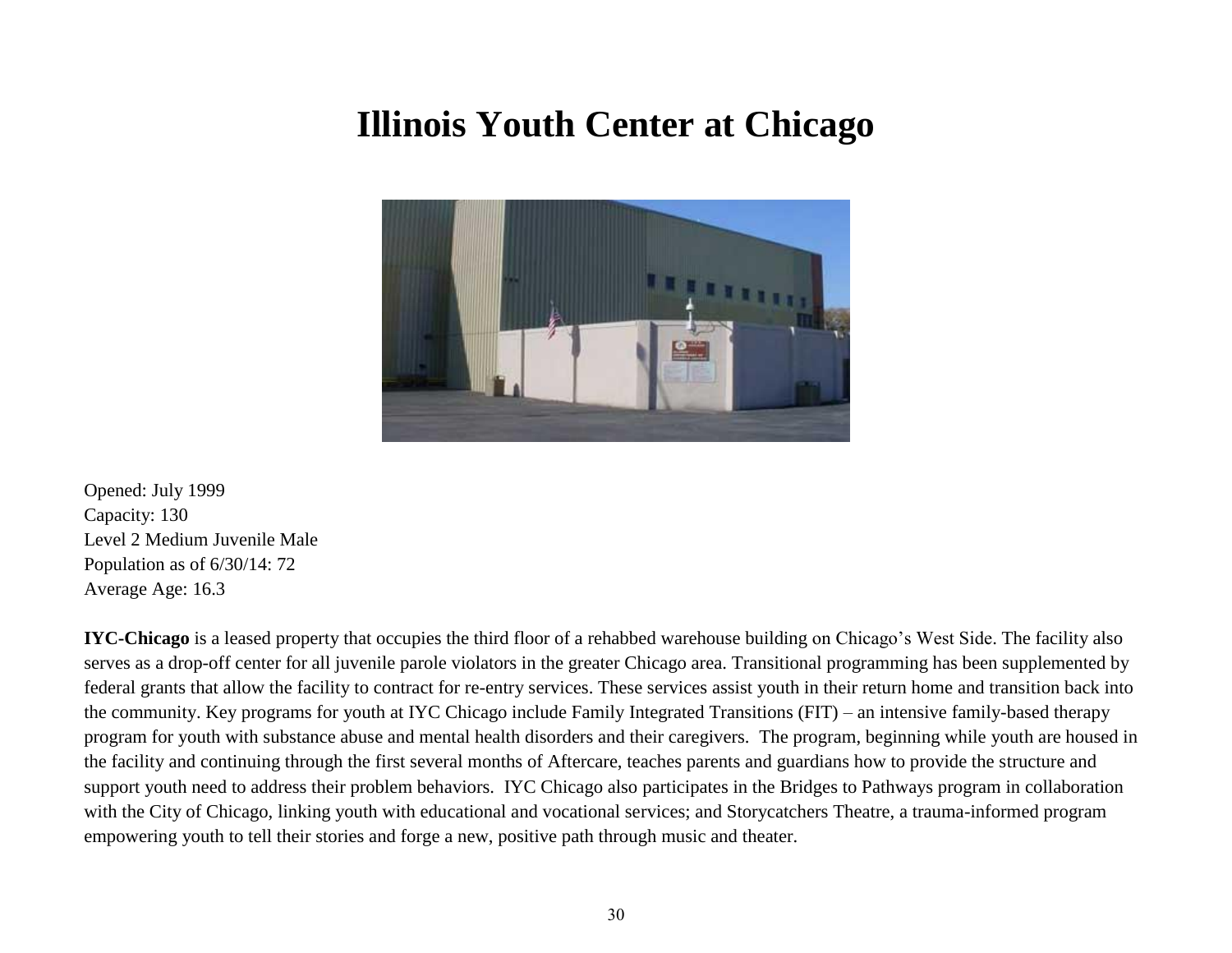# **Illinois Youth Center at Harrisburg**



Opened: July 1983 Capacity: 300 Level 2 Medium Juvenile Male Population as of 6/30/14: 171 Average Age: 17.2

**Illinois Youth Center-Harrisburg** serves as one of the secure medium-security Level 2 facilities for the Illinois Department of Juvenile Justice. IYC-Harrisburg provides a broad range of services to youth incarcerated at the facility. These services include remedial and secondary education, a GED program, library services, vocational training, guidance and work training programs. Substance abuse treatment, diagnostic, evaluative services, special education programs and various mental health programs are also provided. One of IYC-Harrisburg's successes has been with the Structured Psychotherapy for Adolescents Responding to Chronic Stress (SPARCS) program, designed to help youth with significant trauma history develop behavioral management techniques and coping skills to help them move forward with their lives.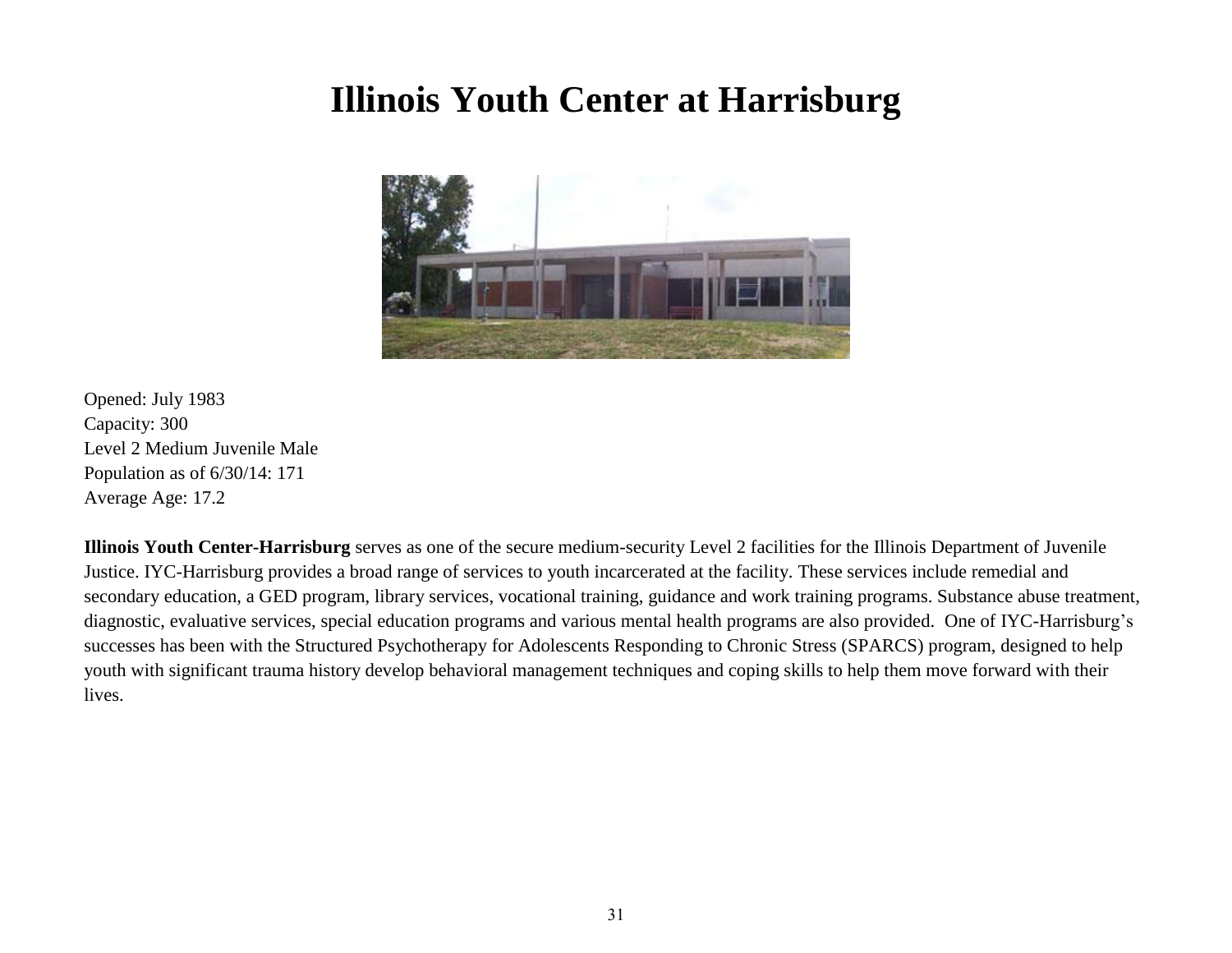# **Illinois Youth Center at Kewanee**



Opened: November 2001 Capacity: 354 Level 1 Maximum Juvenile Male Population as of 6/30/14: 202 Average Age: 17.6

Opened in November 2001, **Illinois Youth Center - Kewanee** is a secure maximum-security facility that houses young men and the maximum security population for the Department. IYC-Kewanee has five 60-room housing units. The facility includes a Medical Unit with six infirmary beds, and eight crisis cells. The school at Kewanee has 18 general education classrooms and three vocational classrooms. IYC-Kewanee is currently designated as a special treatment facility, focusing on treatment for youth with severe, acute mental health issues, substance abuse problems and problem sexual behaviors. IYC-Kewanee has a wide range of intensive treatment programs in place to address these issues, including psychiatric and counseling services. The New Beginnings Program, developed by IYC-Kewanee mental health staff in consultation with experts in the field, provides a structured therapy model designed to address problem sexual behaviors while helping youth prepare for transition back into community settings. Academic, vocational, recreational, religious and volunteer programs support these services.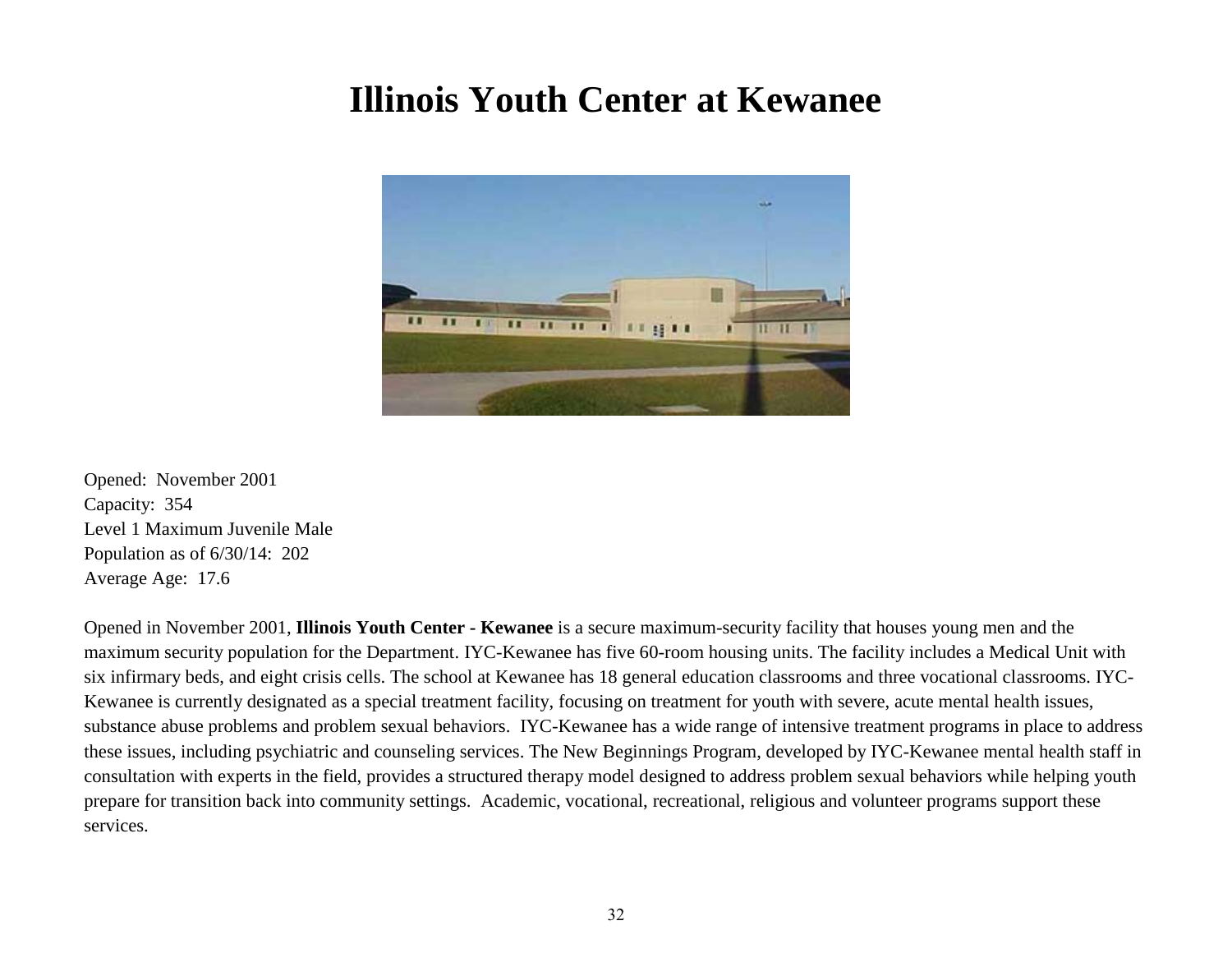### **Illinois Youth Center at Pere Marquette**



Opened: March 1963 Capacity: 40 Level 3 Minimum Juvenile Male Population as of 6/30/14: 37 Average Age: 16.1

**IYC-Pere Marquette** is a level three, minimum security male facility with an open campus. IYC-Pere Marquette is the first step-down juvenile facility totally dedicated to helping youth develop skills necessary to successfully reintegrate back into the community. Youth transition to Pere Marquette from other facilities approximately 90 days before release and benefit from more intense treatment-oriented programming and community-based learning opportunities, which provide a structured environment to help develop independent living skills and positive social skills. Youth participate in activities such as maintaining portions of the local state park and highways, horticulture, community service projects, and educational programs at local community colleges. Youth at IYC-Pere Marquette also have the opportunity to obtain driver's licenses and participate in programming designed to help them learn to live independently. IYC-Pere Marquette does not house any special offender population.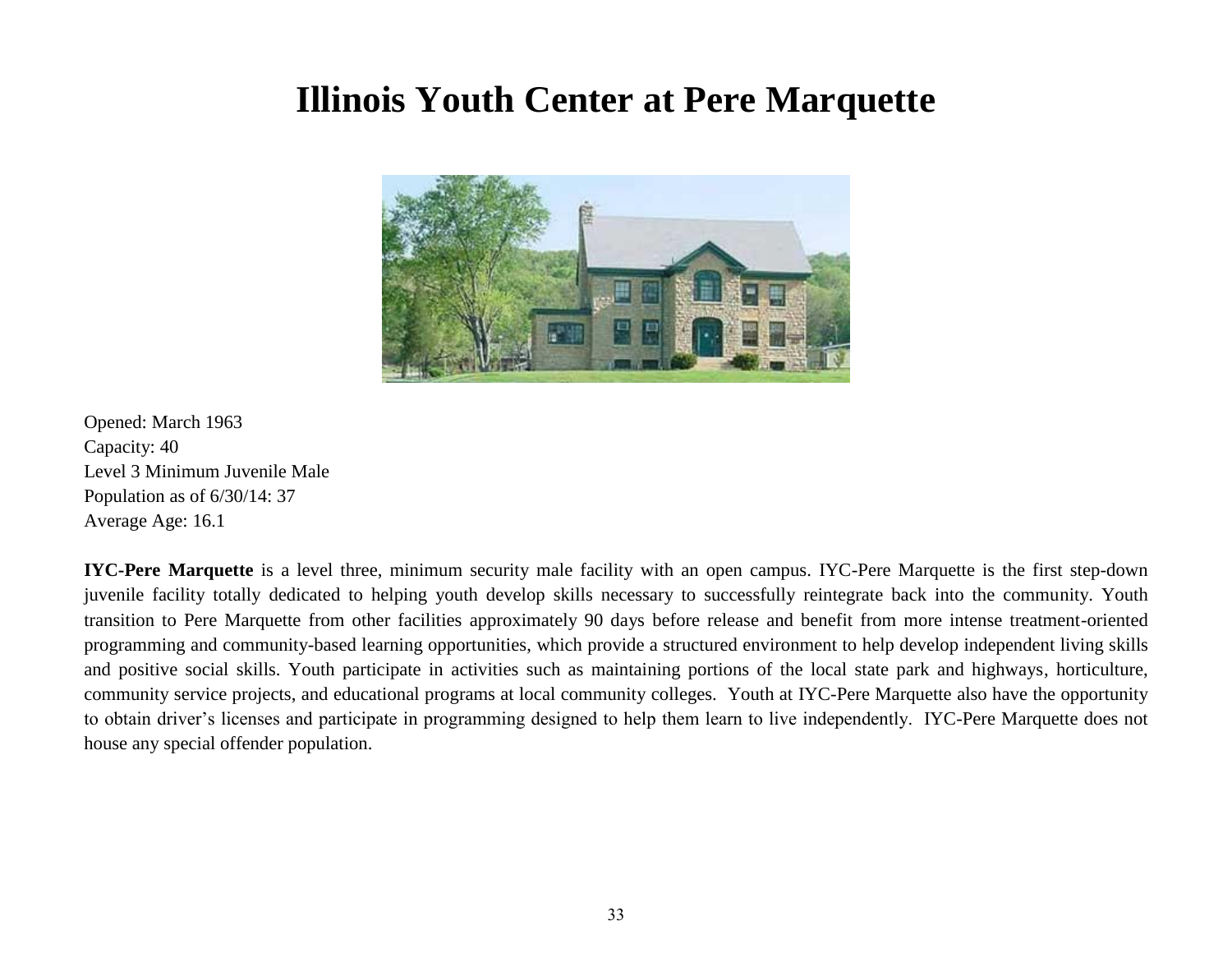# **Illinois Youth Center at St. Charles**



Opened: December 1904 Capacity: 348 Level 2 Medium Juvenile Male Population as of 6/30/14: 250 Average Age: 17.2

The **Illinois Youth Center-St. Charles** is a Level 2 medium-security facility. It is unique as a facility because in addition to the general population program, the facility processes the majority of all male youth committed to IDJJ at intake. IYC-St. Charles is also designated as a special treatment facility, providing specialized treatment for youth with chronic mental health issues. IYC-St. Charles provides a range of services and programs for youth in custody, including remedial and secondary education, a GED program, special education services and vocational training. Substance abuse treatment, diagnostic, evaluative services, psychiatric care, and mental health programming are all offered. IYC-St. Charles also participates in the Bridges to Pathways program.